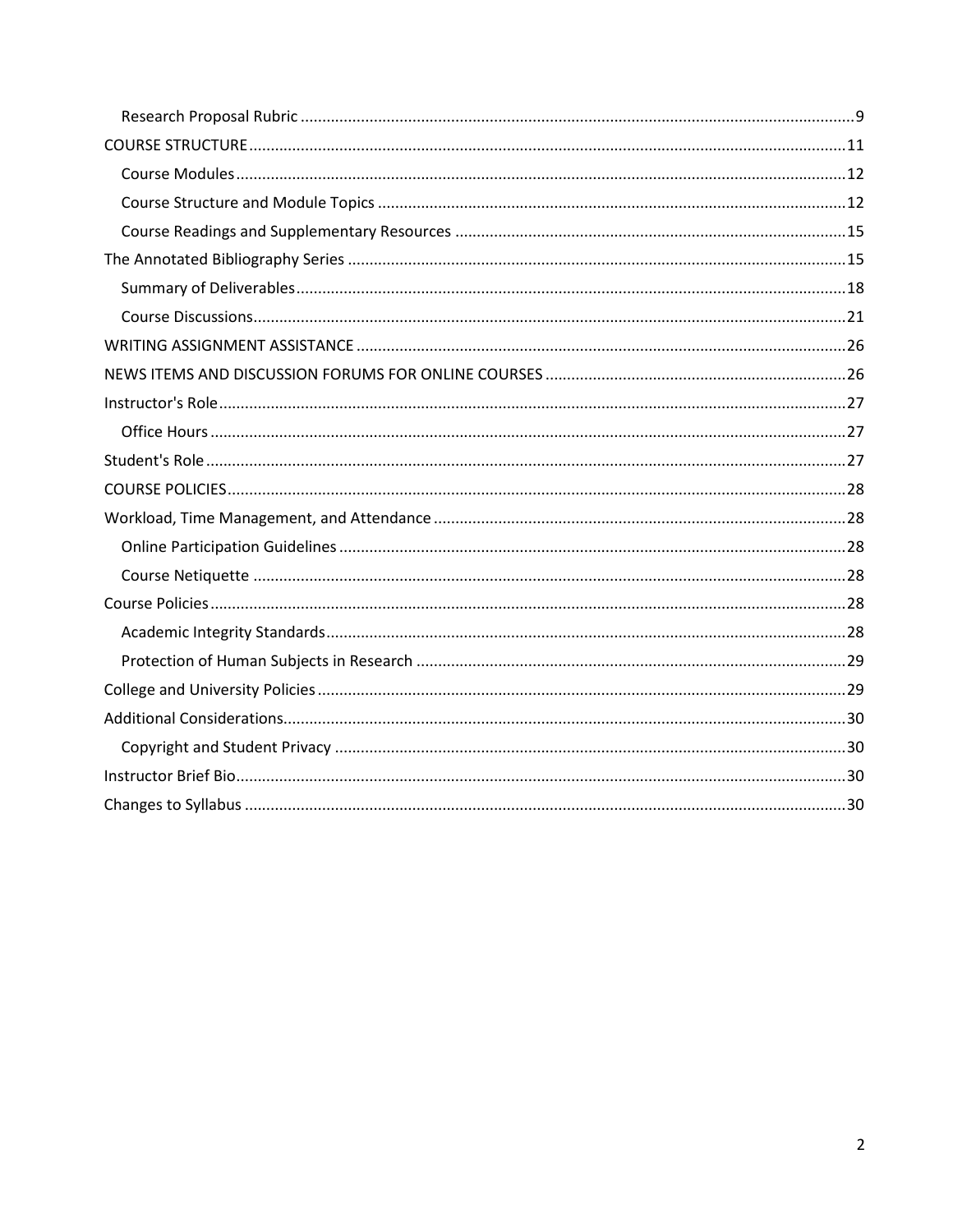## <span id="page-2-1"></span><span id="page-2-0"></span>**RESEARCH METHODS** *Course Description*

This course introduces you to research methods and their application across liberal and professional studies as preparation for lifelong inquiry. Emphasis is on qualitative and quantitative research approaches, experimental design, sampling, measurement, analysis, ethics in research, and research communication. A comprehensive research proposal in your area of interest is the primary document produced and assessed in *Research Methods*. Note: Completion of a college-level quantitative reasoning course is recommended before taking this course.

## <span id="page-2-2"></span>*The Research Proposal*

The Research Methods course is structured such that the core research question you pursue centers on a vital topic in your professional area that will expand your knowledge and contribute to your professional advancement.

The final project for this course is an implementation-ready research proposal employing the most suitable research method(s). This proposal will be the core plan used to accomplish your *Capstone Project*. Most of the exercises in the course contribute to the sequential build-out of the final proposal and they will be integrated into your final proposal.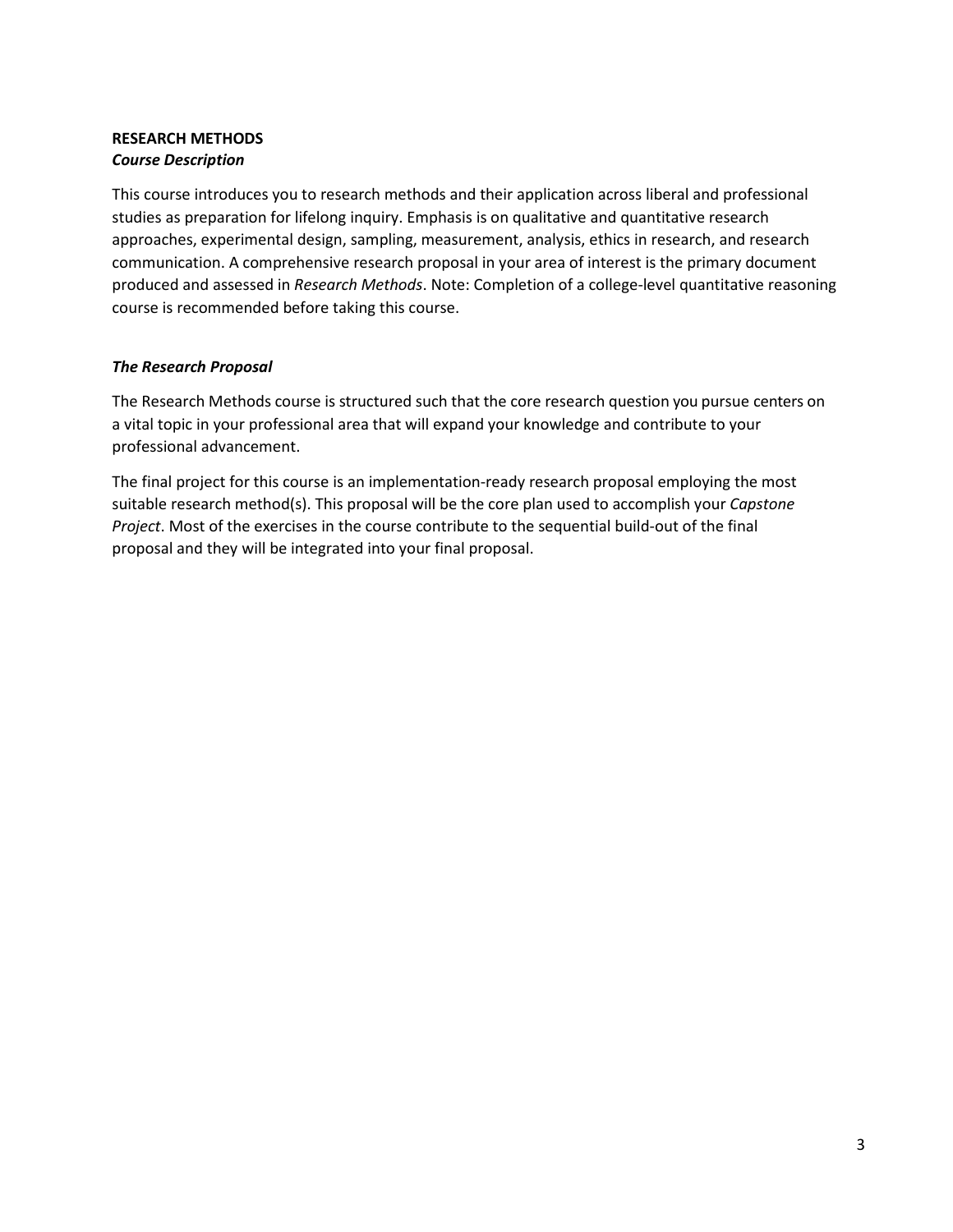## <span id="page-3-0"></span>**COURSE LEARNING OUTCOMES**

## <span id="page-3-1"></span>**General Outcomes**

- Pose questions and use methods of formal inquiry to answer questions and solve problems.
- Identifies focused and appropriate questions within a specified context.
- Reviews existing knowledge about the question and determines directions for additional inquiry.
- Designs methods of gathering and interpreting information to advance knowledge relevant to the question.
- Constructs a proposed research model

## <span id="page-3-2"></span>**Specific Outcomes**

## **After completing this course, you should be able to:**

- Discuss the concept and language of research (e.g., hypotheses, variables, types of data, and analysis)
- Undertake a review of the recent andscholarly literature, including key points, patterns, and theories published in your area of inquiry, indicating where knowledge gaps exist fororiginal contributions and innovations.
- Demonstrate the ability to settle on a research topic area and to formulate a research question.
- Discuss and evaluate research validity.
- Discuss the nature of research and distinguish between the three key forms: exploratory research, descriptive research and explanatory research.
- Converse on the topic of research ethics and how it impacts research design and the sorts of research endeavors possible in a civil society.
- Demonstrate the proper application of research ethics principles in a proposal including concepts of informed consent, institutional review, and ethics codes.
- Demonstrate an understanding of key concepts of qualitative research to study phenomena and apply them to participant and direct observations such as interviews, case studies and focus groups.
- Demonstrate an understanding of common types of sampling and an ability to applyan appropriate one to achieve a research proposal objective.
- Discuss concepts of probability and sampling error.
- Identify essential variables related to your inquiry (independent, dependent and control) and incorporate them into the framing of a research question or hypothesis
- Discuss the levels of measurement such as nominal, ordinal interval and ratio and aspects ofthe quality of measurements such as reliability and validity.
- Demonstrate how to scale data collection and/or build tests and surveys.
- Discuss and provide examples of how to design research to establish cause-effect relationships, including the concept of a control group.
- Determine the various 'threats' to confirming cause-effect relationships in your ownproposed research.
- Demonstrate an ability to employ experimental design by formulating a study design with a null hypothesis.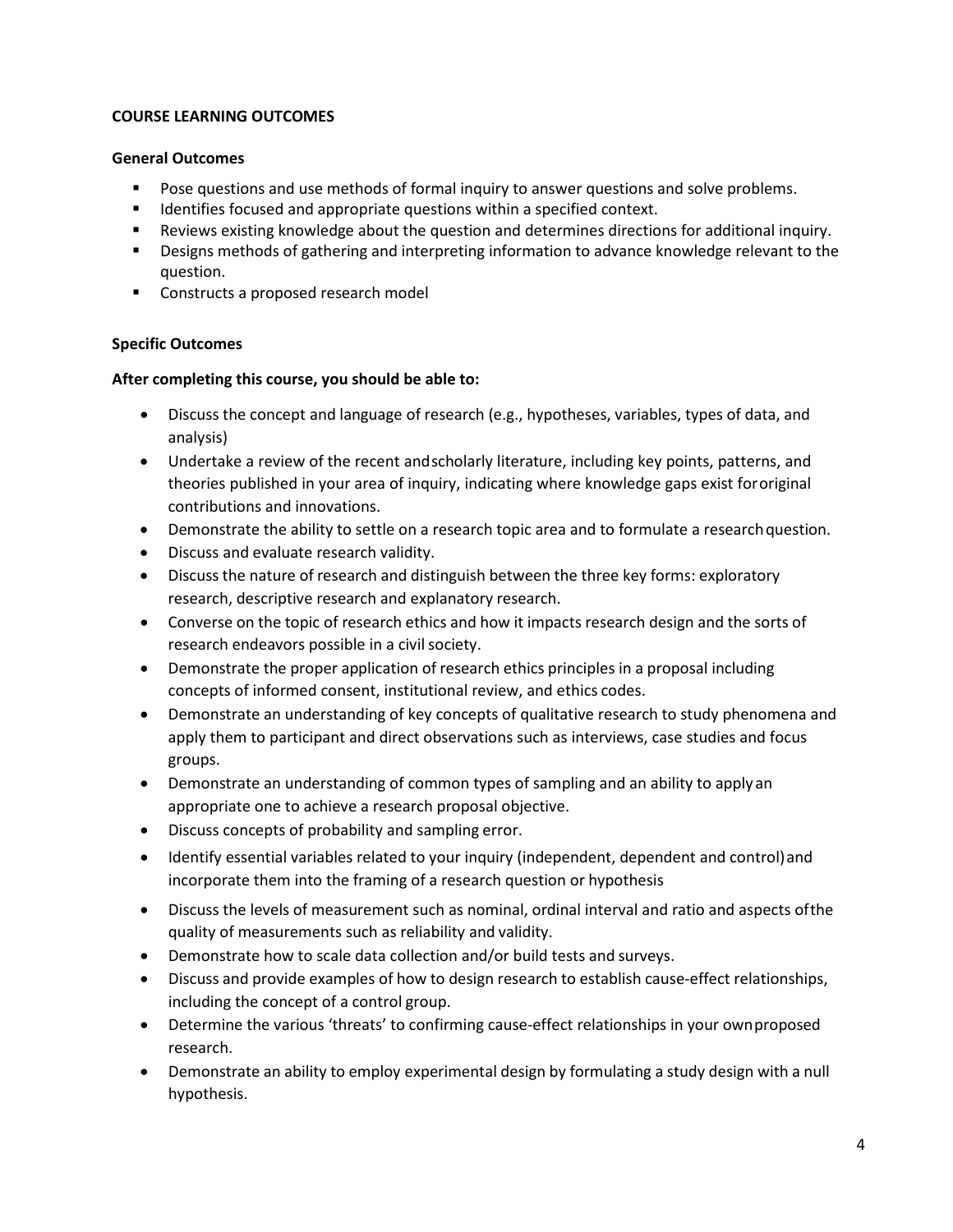- Demonstrate an understanding and integration of basic statistical procedures into aresearch proposal, including those that are the foundation of 'descriptive statistics' (means, medians, modes, distribution, variation, correlation, analysis of variance and analysis of covariance).
- Communicate proposed research to an audience following a presentation rubric.
- Synthesize the components of research methods into a research proposal.

## <span id="page-4-0"></span>**LEARNING STRATEGIES**

### **This course uses the following learning approaches:**

- Weekly discussion forums that center on module topics and exercises.
- Weekly exercises that support the practical application of concepts to the development of a research proposal.
- A Library Refresher assignment to practice discovering relevant scholarly literature.
- A Statistics Workshop to foster learning basic concepts of statistics applicable to research methods.
- Development of a research proposal to synthesize and apply acquired research methods.
- Videos and readings to introduce and reinforce research methods concepts.

## <span id="page-4-1"></span>**COURSE RESOURCES**

To buy your books, go to [http://depaul-loop.bncollege.com.](http://depaul-loop.bncollege.com/) or secure a discounted book through online vendors. Used is fine.

## <span id="page-4-2"></span>*Required Textbook:*

Trochim, W. M. K., Donnelly, J. P., & Arora, K. (2016). *Research methods: The essential knowledge base*. Boston, MA: Cengage Learning.

Series: MindTap Course List Paperback: 448 pages Publisher: Wadsworth Publishing; 2 edition (January 1, 2015) Language: English ISBN-10: 1133954774 ISBN-13: 978-1133954774

## <span id="page-4-3"></span>*Online Resources:*

This course extensively uses online resources and videos to support student learning. These resources are aligned with specific modules and are itemized in the syllabus section below 'Course Readings and Supplementary Resources' as well as the corresponding Readings and Media section of the course site.

## <span id="page-4-4"></span>*Additional Course Resources*

[University Center for Writing-based Learning](http://condor.depaul.edu/writing/)

[Dean of Students Office](https://offices.depaul.edu/student-affairs/about/departments/Pages/dos.aspx)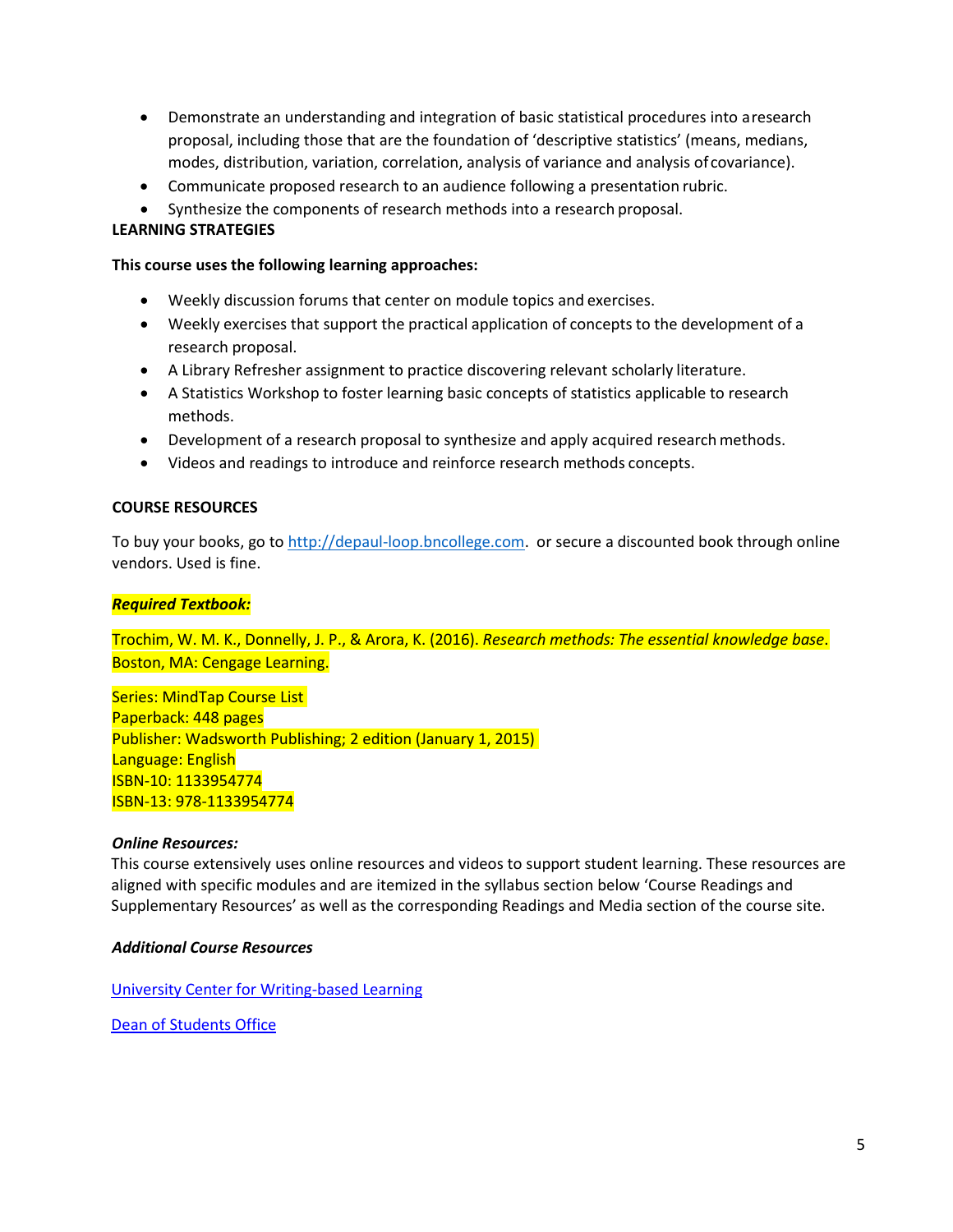### <span id="page-5-0"></span>**GRADING POLICIES AND PRACTICE**

To complete the course, students must fulfill each of the assignments as described in the course and submit them to the instructor by the assigned deadline in the course submission area. In addition, students must participate in the course discussion forum by responding to all discussion instructions and by interacting with fellow classmates as required.

#### <span id="page-5-1"></span>*Course Grading*

Research Methods is a graded course with the option for Pass/Fail. Students wishing to be graded on the Pass/Fail option must inform the course instructor of this preference before the end of the 2nd week of the quarter. After the 2nd week, requests for a change in the grading basis cannot be approved unless DePaul has provided other options.

#### <span id="page-5-2"></span>*Late Work Policy*

Points will be deducted for late work that has not been exempted with the instructor (i.e., for medical or significant personal reasons). Work received later than one week after the deadline will receive 0% credit. Discussion forums will generally be 'locked' one week after the deadline to exclude further submissions.

| <b>Grading Category:</b>                                              | <b>Number of</b><br><b>Assignments</b> | <b>Point Value</b><br>Each | <b>Total Point</b><br>Value | % of Final<br>Grade: |
|-----------------------------------------------------------------------|----------------------------------------|----------------------------|-----------------------------|----------------------|
| <b>Discussions</b>                                                    | 10                                     | 20                         | 200                         | 20%                  |
| <b>Library Refresher</b>                                              | $\mathbf 1$                            | 40                         | 40                          | 4%                   |
| <b>Statistics Workshop</b>                                            | 1                                      | 100                        | 100                         | 10%                  |
| <b>Exercises</b>                                                      | 10                                     |                            | 260                         | 26%                  |
| Exercise 1: Selecting an Area of<br>Research                          |                                        | 20                         |                             |                      |
| <b>Exercise 2: Research Ethics</b>                                    |                                        | 20                         |                             |                      |
| <b>Exercise 3: Annotated Bibliography</b>                             |                                        | 50                         |                             |                      |
| <b>Exercise 4: Literature Review</b>                                  |                                        | 50                         |                             |                      |
| <b>Exercise 5: Initial Research</b><br><b>Question/Hypothesis</b>     |                                        | 20                         |                             |                      |
| <b>Exercise 6: Sampling</b>                                           |                                        | 20                         |                             |                      |
| <b>Exercise 7: Measurement</b>                                        |                                        | 20                         |                             |                      |
| <b>Exercise 8: Scales</b>                                             |                                        | 20                         |                             |                      |
| <b>Exercise 9: Cause and Effect</b>                                   |                                        | 20                         |                             |                      |
| <b>Exercise 10: Null Hypothesis and Research</b><br><b>Hypothesis</b> |                                        | 20                         |                             |                      |
| <b>Partial Draft of Research Proposal</b>                             | $\mathbf{1}$                           | 100                        | 100                         | 10%                  |
| Presentation-Research Proposal Summary                                | 1                                      | 50                         | 50                          | 5%                   |
| <b>Final Research Proposal</b>                                        | $\mathbf{1}$                           | 250                        | 250                         | 25%                  |
| <b>Total</b>                                                          |                                        |                            | 1000 Points                 | 100%                 |

#### <span id="page-5-3"></span>**Summary of Assignments, Point Values, and Percentages for Research Methods**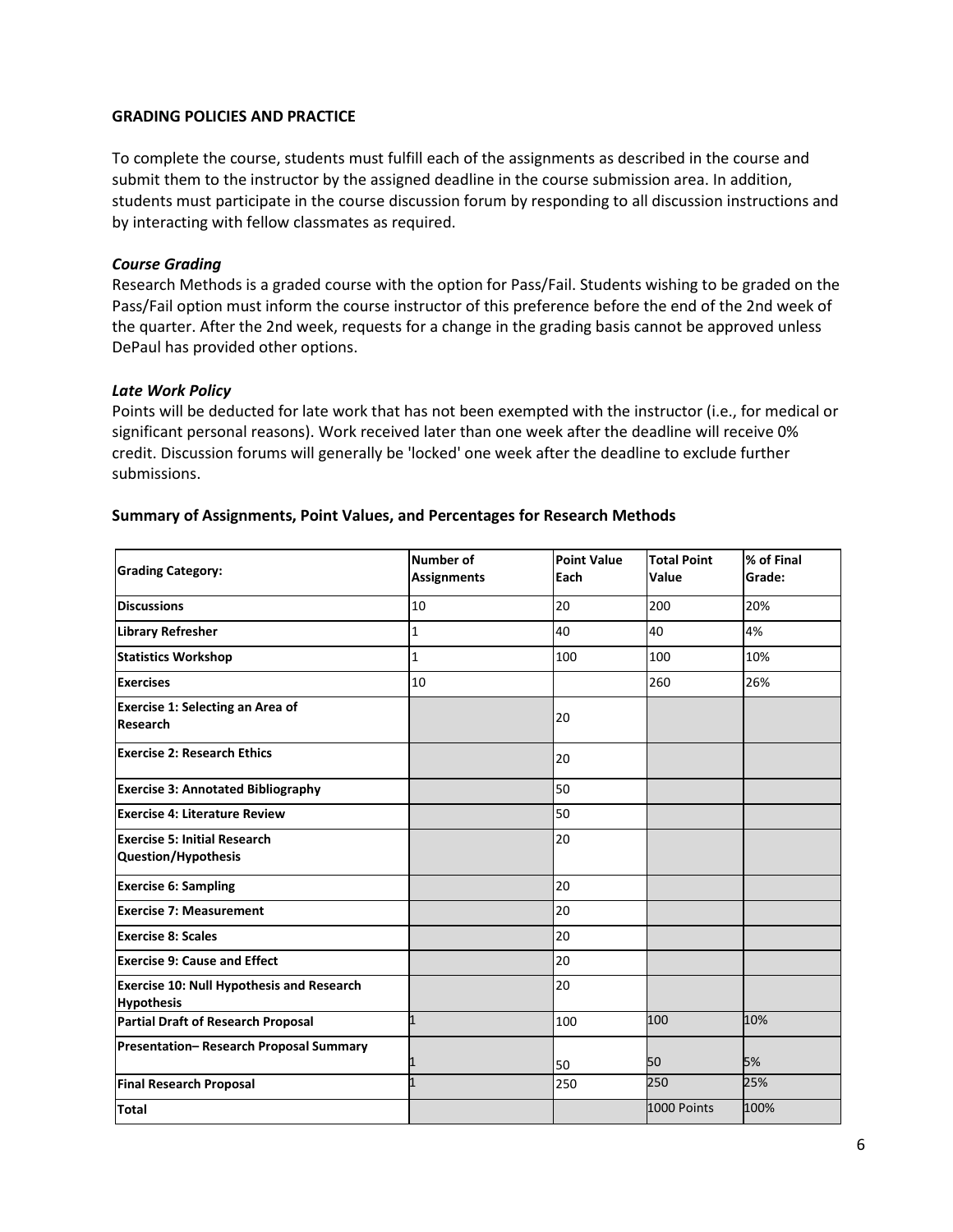## <span id="page-6-0"></span>**Course Grading Scale**

## **Grading Scale Percentage Verbal Descriptor**

| A            | 100-93%  | Excellent    |
|--------------|----------|--------------|
| А-           | 92-90%   |              |
| $B+$ to $B-$ | 89-80%   | Very Good    |
| $C+$ to $C-$ | 79-69%   | Satisfactory |
| $D+$ to $D-$ | 68-60%   | Poor         |
| F            | $< 60\%$ | Unacceptable |

#### <span id="page-6-1"></span>*DePaul University Rubric for Letter Grades*

**A** The instructor judged the student to have accomplished the stated objectives of the course in an EXCELLENT manner.

**B** The instructor judged the student to have accomplished the stated objectives of the course in a VERY GOOD manner.

**C** The instructor judged the student to have accomplished the stated objectives of the course in a SATISFACTORY manner.

**D** The instructor judged the student to have accomplished the stated objectives of the course in a POOR manner.

**F** The instructor judged the student NOT to have accomplished the stated objectives of the course.

## **DePaul University Incomplete Policy**

The intent of the Incomplete grade is to allow students extra time to complete their final assignments. This need arises because, in the closing weeks of the course, they have an event of significant magnitude that adversely affects their ability to complete the course, e.g., serious illness, death in the family, overseas deployment, or natural disaster.

You must request an incomplete grade in writing two weeks before the end of the quarter. Incomplete grades will be considered only after you have satisfactorily completed at least 75 percent of the coursework, and you have such an unexpected, uncontrollable event that prevents you from completing your course. Do not assume that you will qualify for an incomplete. Students who are failing the course at the point where they request an incomplete will not receive one, nor will they be granted after the end of the quarter. Incomplete grades are given at the discretion of the instructor.

If you do receive permission from the instructor to take an incomplete in the course, you will be required to complete a contract with the instructor, specifying how you will finish the missing work within the next two quarters (excluding summer). See the [Incomplete Grade Contract Form.](http://snl.depaul.edu/WebMedia/StudentResources/incomplete_contract.doc)

Undergraduate and graduate students will have up to two quarters to complete an incomplete. The Instructor will determine the timeframe for the incomplete and may choose to have a much shorter interval for work submission. At the end of the second quarter (excluding summer) following the term in which the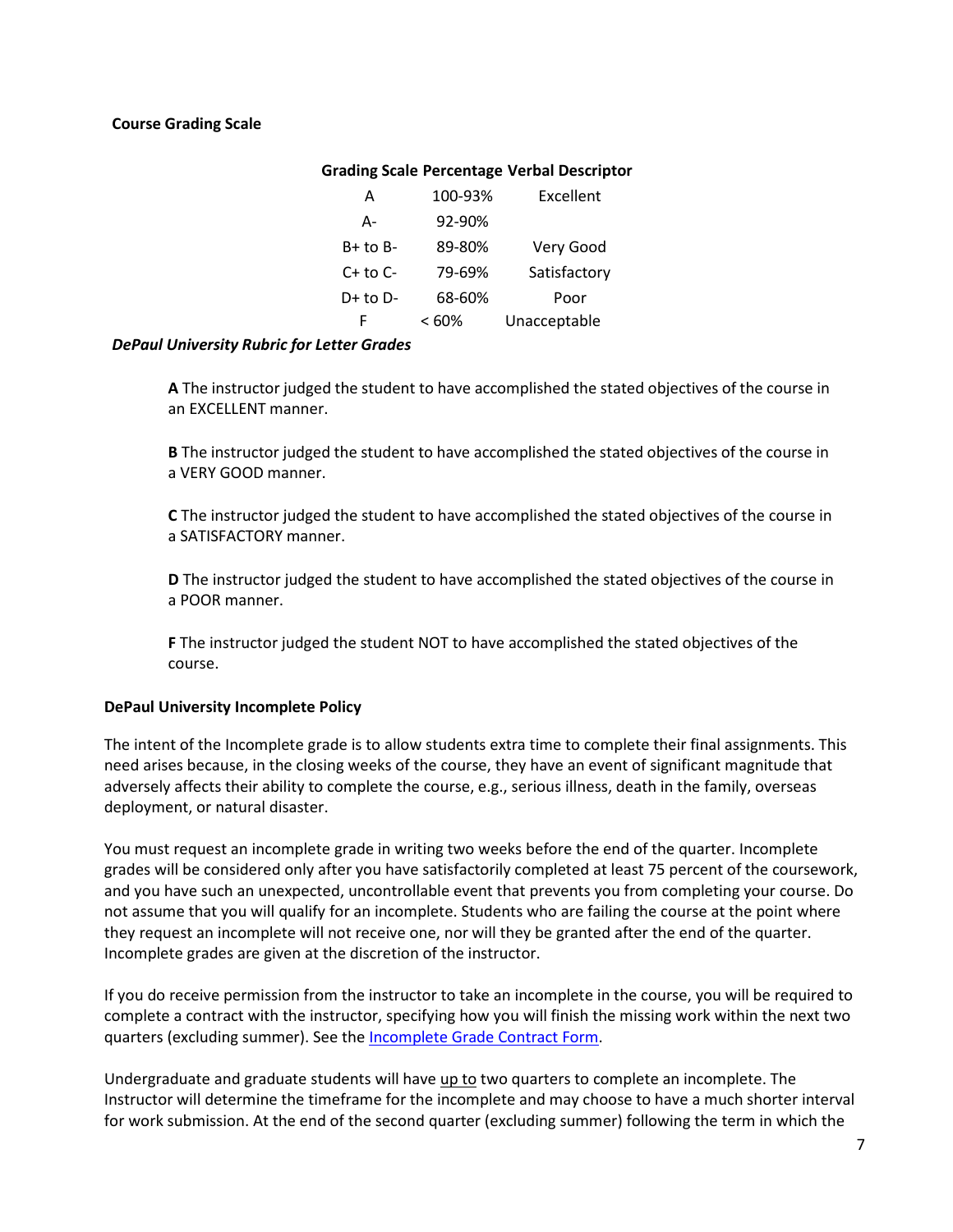incomplete grade was assigned, remaining incompletes will automatically convert to "F" grades. Ordinarily no incomplete grade may be completed after the grace period has expired. Instructors may not change incomplete grades after the end of the grace period without the permission of a college-based Exceptions Committee. This policy applies to undergraduate, graduate and professional programs. NOTE: In the case of a student who has applied for graduation and who has been approved for an Incomplete in his or her final term, the incomplete must be resolved within the four-week grace period before final degree certification.

## <span id="page-7-0"></span>**ASSIGNMENT RUBRICS FOR RESEARCH METHODS**

## <span id="page-7-1"></span>*Discussion Forum Rubric*

The instructor expects that students will contribute to discussions each week. For online discussions, the instructor uses the rubric described below (modeled after Pelz, 2004). Take this into consideration as you prepare and participate in class discussions.

|              | Level Interpretation | <b>Character of the Contribution</b>                                                                                                                                                                                                                                                                                                                                |
|--------------|----------------------|---------------------------------------------------------------------------------------------------------------------------------------------------------------------------------------------------------------------------------------------------------------------------------------------------------------------------------------------------------------------|
| 4            | Excellent            | The comment is 1) accurate, 2) original, 3) relevant, 4) teaches us something, and<br>[5] is well written (where posted online). Four-point comments add substantial<br>teaching presence to a course and stimulate additional thought about the issue<br>under discussion. Likewise, a response to another student's postings should also<br>have these qualities. |
| 3            | Above<br>Average     | The comment lacks at least one of the above qualities but is above average in<br>quality. A level 3 comment makes a significant contribution to our understanding<br>of the issue being discussed.                                                                                                                                                                  |
| $\mathbf{z}$ | Average              | The comment lacks two or three of the required qualities. Comments which are<br>based on personal opinion or personal experience are often within this category.                                                                                                                                                                                                    |
| 1            | Minimal              | The comment presents little or no new information. However, level 1 comment<br>may provide important social presence and contribute to a collegial atmosphere.                                                                                                                                                                                                      |
| 0            |                      | Unacceptable The comment adds no value to the discussion.                                                                                                                                                                                                                                                                                                           |

## <span id="page-7-2"></span>*Exercise Rubric*

|   |                  | Level Interpretation Character of the Contribution                                                                                                                                                                                                                                                              |
|---|------------------|-----------------------------------------------------------------------------------------------------------------------------------------------------------------------------------------------------------------------------------------------------------------------------------------------------------------|
| 4 | Excellent        | The exercise report has the following qualities: 1) the report is complete having<br>addressed all instructions, 2) the report demonstrates an understanding of the<br>central theme/concept of the exercise, 3) the reported information and/or items<br>requested are accurate and 4) report is well written. |
| 3 | Above<br>Average | The report lacks at least one of the above qualities but is above average in<br>quality. A level 3 report demonstrates a strong understanding of the issue being<br>discussed.                                                                                                                                  |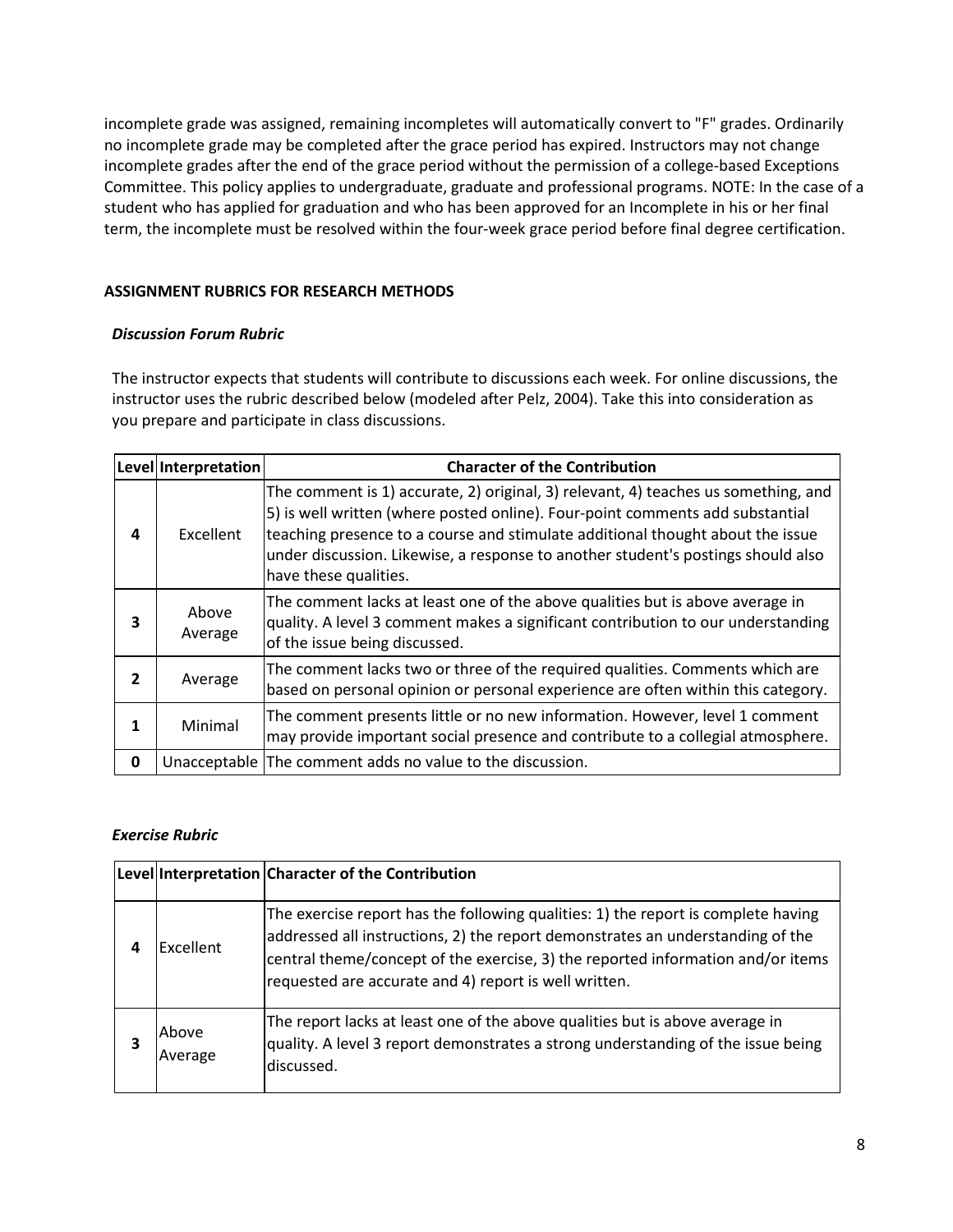|   |              | Level Interpretation Character of the Contribution                                                                                                                    |
|---|--------------|-----------------------------------------------------------------------------------------------------------------------------------------------------------------------|
|   | Average      | The report lacks or only partially meets several of the required qualities. A level 2<br>report demonstrates a reasonable understanding of the issue being discussed. |
|   | Minimal      | The report presents little evidence of the above qualities. A level 1 report<br>demonstrates a nominal understanding of the issue being discussed.                    |
| 0 | Unacceptable | The report does not demonstrate understanding of the fieldtrip topics.                                                                                                |

## <span id="page-8-0"></span>*Research Proposal Rubric*

|   | Level   Interpretation |        |                                                                                                                                                               |
|---|------------------------|--------|---------------------------------------------------------------------------------------------------------------------------------------------------------------|
|   |                        |        | A level 4 Proposal has these qualities:                                                                                                                       |
|   |                        |        | $\Box$ Review of the recent and scholarly literature has uncovered knowledge<br>gaps that exist for original contributions and innovations.                   |
|   |                        | $\Box$ | Research question is grounded in a core of scholarly literature that has<br>been critically reviewed.                                                         |
|   |                        |        | $\Box$ Proper use of the concept and language of research (e.g., hypotheses,<br>variables, types of data, and analysis)                                       |
|   |                        | $\Box$ | The form of research is identified: exploratory research, descriptive<br>research and explanatory research.                                                   |
| 4 | Excellent              |        | $\Box$ Proper application of research ethics principles in the proposal<br>including concepts of informed consent, institutional review, and<br>ethics codes. |
|   |                        |        | $\Box$ If qualitative research is proposed, methods for participant and direct<br>observations such as interviews, case studies and focus groups clear.       |
|   |                        | $\Box$ | Sampling strategy proposed is appropriate to achieve a research<br>proposal objective.                                                                        |
|   |                        |        | $\Box$ Probability and sampling error are discussed (as relevant).                                                                                            |
|   |                        | ш      | Reliability and validity are considered.                                                                                                                      |
|   |                        | □      | Variables are identified (independent, dependent and control) and<br>incorporated into the framing of the research question or hypothesis.                    |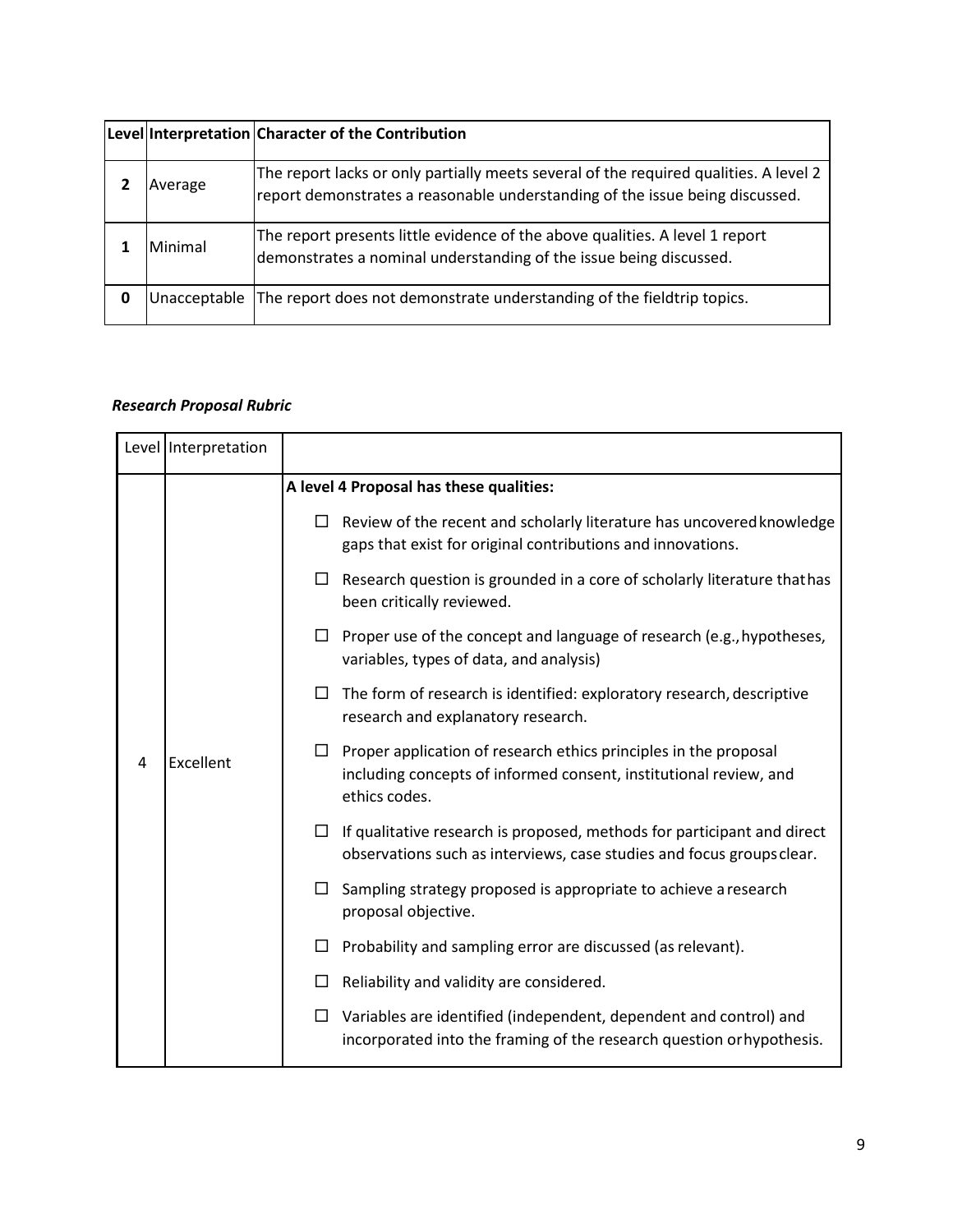|              |               | Scaled, test or survey data collection instrument is sound (as<br>$\Box$<br>applicable)                                                                                                                                                |  |
|--------------|---------------|----------------------------------------------------------------------------------------------------------------------------------------------------------------------------------------------------------------------------------------|--|
|              |               | Cause-effect relationships and experimental design is clear.<br>$\Box$                                                                                                                                                                 |  |
|              |               | Null and Alternative (i.e., research) hypothesis are clearly defined<br>⊔                                                                                                                                                              |  |
|              |               | $\Box$ Basic statistical procedures are incorporated into the research<br>proposal as appropriate (means, medians, modes, distribution,<br>variation, correlation, analysis of variance and analysis of covariance).                   |  |
|              |               | Proposal is well written (grammar, flow and spelling).                                                                                                                                                                                 |  |
|              |               | Final Proposal adheres to the required organization and format.                                                                                                                                                                        |  |
|              |               | Overall, components of research methods are well-synthesized into<br>$\Box$<br>the research proposal.                                                                                                                                  |  |
| 3            | Above Average | The Proposal lacks several of the above qualities but is above average in<br>quality. A level 3 report demonstrates a strong understanding of the issues<br>being discussed and the application of research methods into the proposal. |  |
| 2            | Average       | The Proposal lacks a significant number of the required qualities. A level 2<br>report demonstrates only a reasonable understanding of the issue being<br>discussed and the application of research methods into the proposal draft.   |  |
| $\mathbf{1}$ | Minimal       | The Proposal presents little evidence of the above qualities. A level 1 report<br>demonstrates a nominal understanding of the issue being discussed and the<br>incorporation of research methods.                                      |  |
| 0            | Unacceptable  | The Proposal does not demonstrate understanding of the research methods<br>concepts or their application.                                                                                                                              |  |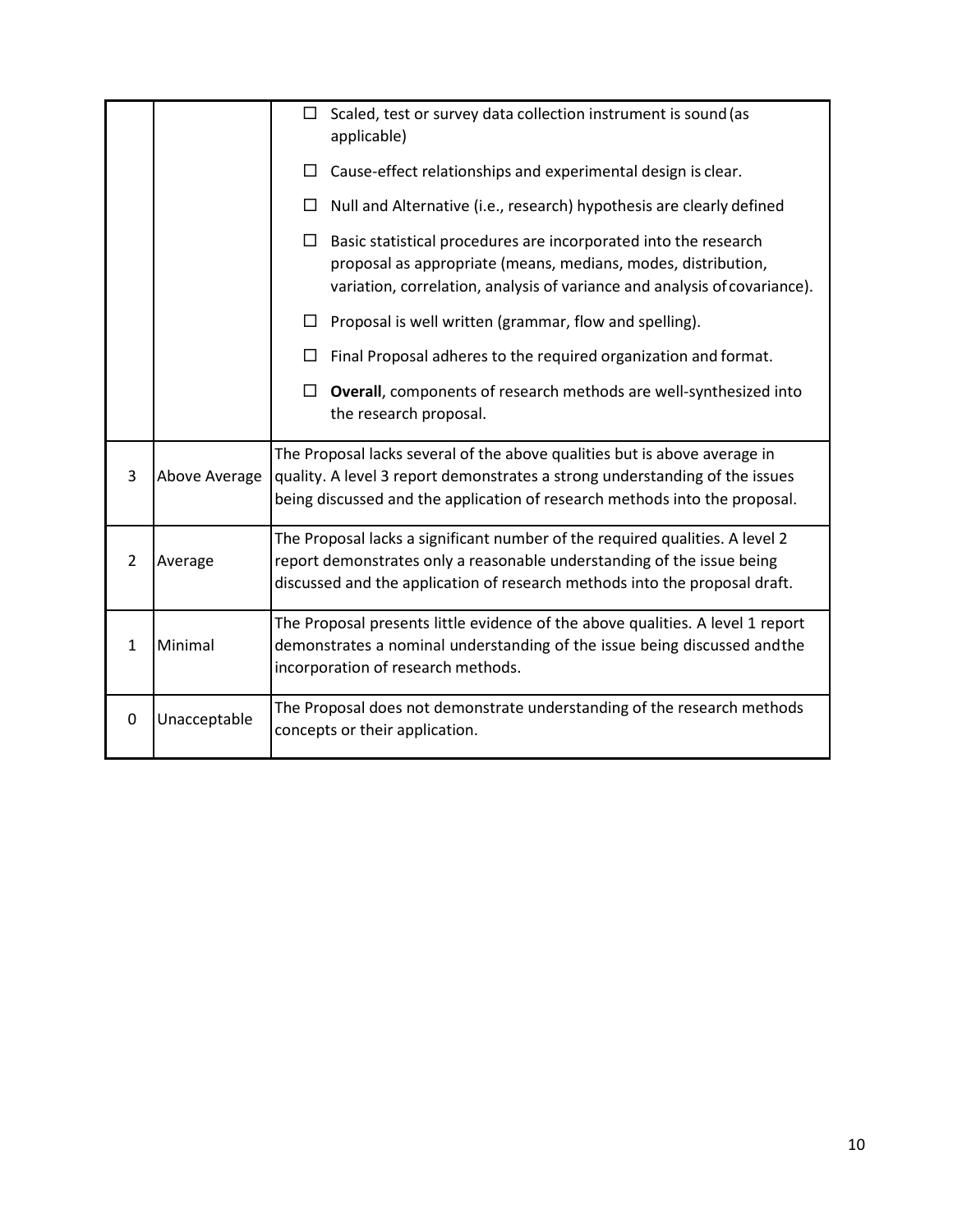## <span id="page-10-0"></span>**COURSE STRUCTURE**

This course consists of ten modules, each of which takes one week to complete, as indicated in the course schedule below. Due dates are provided in the online course calendar. This course is NOT a selfstudy course. This is a paced course and it is important that you keep up with the course activities and contribute to the course discussions.

**Note:** The workload for this course **is heavy**, proportional to the 6 credits weighting and cannot be completed in less than a full quarter. You cannot pass the course without turning in your assignments in a timely manner, revising them based on instructor feedback, keeping up with the sequential pace of the assignments, and participating in the discussion forums. To get the most out of the course you should be sure to finish all assignments, but also put to use the textbook and videos.

If you have a general question about an assignment or a requirement, please place them in the course discussion board. Individualized questions should be sent directly to the instructor. Your instructor will be checking the discussion board frequently and will usually respond within 24 hours during the week, 48 hours over the weekend, unless you are advised otherwise. *This course is also labor-intensive for the instructor so respect your instructor's time and work load***.**

In the four tables below, you will find: 1) the **Course Schedule** that summarizes the theme for each module, 2) the **Course Readings and Supplementary Resources** which details what part of the textbook you read each week and the supplemental videos to support your learning, 3) a **Summary of Deliverables** that lists the sequence of exercises, proposal drafts, and other submission assignments, and 4) the **Course Discussions** which previews the themes for weekly discussions.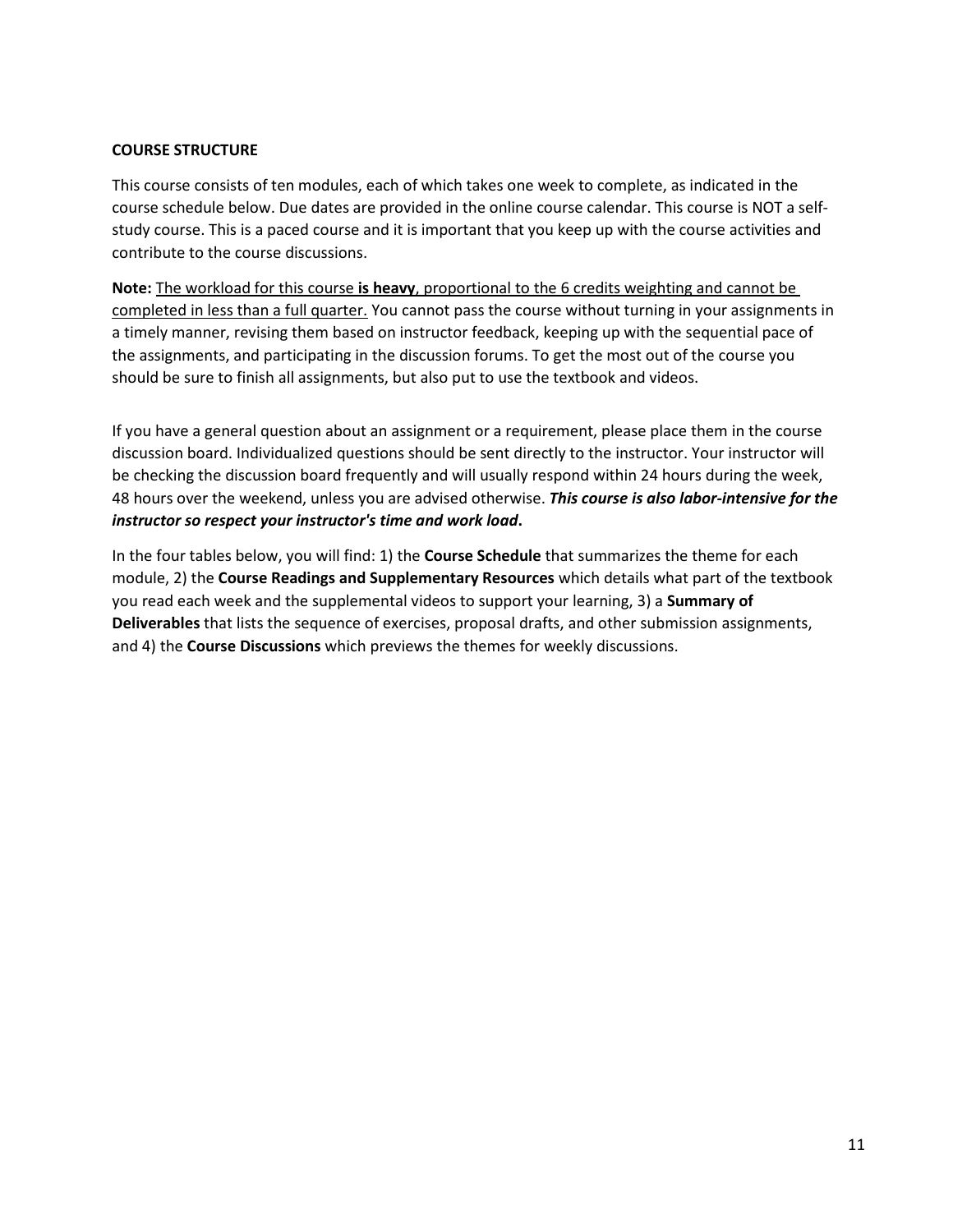## <span id="page-11-0"></span>*Course Modules*

Each Module of this course is one week in duration and one week in length except for Module 10 that extends through exam Week 11.

## <span id="page-11-1"></span>*Course Structure and Module Topics*

| Module   | Date            | Module Topics                                                   | Summary                                                                                                                                                                                                                                                                                                                                                                                                                                                                                                                                                                                                                                                                                                                                                                                                                         | Other<br>Activities                                   |
|----------|-----------------|-----------------------------------------------------------------|---------------------------------------------------------------------------------------------------------------------------------------------------------------------------------------------------------------------------------------------------------------------------------------------------------------------------------------------------------------------------------------------------------------------------------------------------------------------------------------------------------------------------------------------------------------------------------------------------------------------------------------------------------------------------------------------------------------------------------------------------------------------------------------------------------------------------------|-------------------------------------------------------|
| Module 1 | Wk1             | <b>Foundations of</b><br><b>Research Methods</b>                | In this first Module and throughout this<br>course, you will learn about research<br>methods and their application to address<br>questions and problems. You will explore<br>what research practice involves from basic<br>discovery research to research that has a<br>direct impact on society. You will first<br>review the concept and language of<br>research (e.g., hypotheses, variables, types<br>of data, and analysis) as well as consider<br>where research topics come from, how to<br>narrow them, and how to develop a<br>research question. Next, you will examine<br>the importance of research validity which is<br>a measure of its quality. Finally, you will<br>learn about the nature of research including<br>three key forms: exploratory research,<br>descriptive research and explanatory<br>research. | <b>Library</b><br><b>Research</b><br><b>Refresher</b> |
| Module 2 | WK <sub>2</sub> | <b>Research Ethics</b><br>&<br><b>Research</b><br>Communication | In Module 2, you will explore the concept of<br>research ethics and how it impacts research<br>design and the sorts of research endeavors<br>possible in a civil society. In order to<br>accomplish this, you will be introduced to<br>the history of ethical frameworks for<br>research, particularly as they were a<br>response to atrocities in the 20 <sup>th</sup> century.<br>The Belmont report, which was<br>foundational to establishing modern ethical<br>parameters, will be reviewed as well as<br>concepts of informed consent, institutional<br>review, and ethics codes.                                                                                                                                                                                                                                         | <b>Library</b><br><b>Research</b><br><b>Refresher</b> |
| Module 3 | WK3             | <b>Qualitative</b><br><b>Approaches</b>                         | This third Module introduces you to key<br>aspects of qualitative research<br>characterized by nonnumerical approaches<br>used to study phenomena. Qualitative<br>methods include participant and direct<br>observations as well as interviews, case                                                                                                                                                                                                                                                                                                                                                                                                                                                                                                                                                                            |                                                       |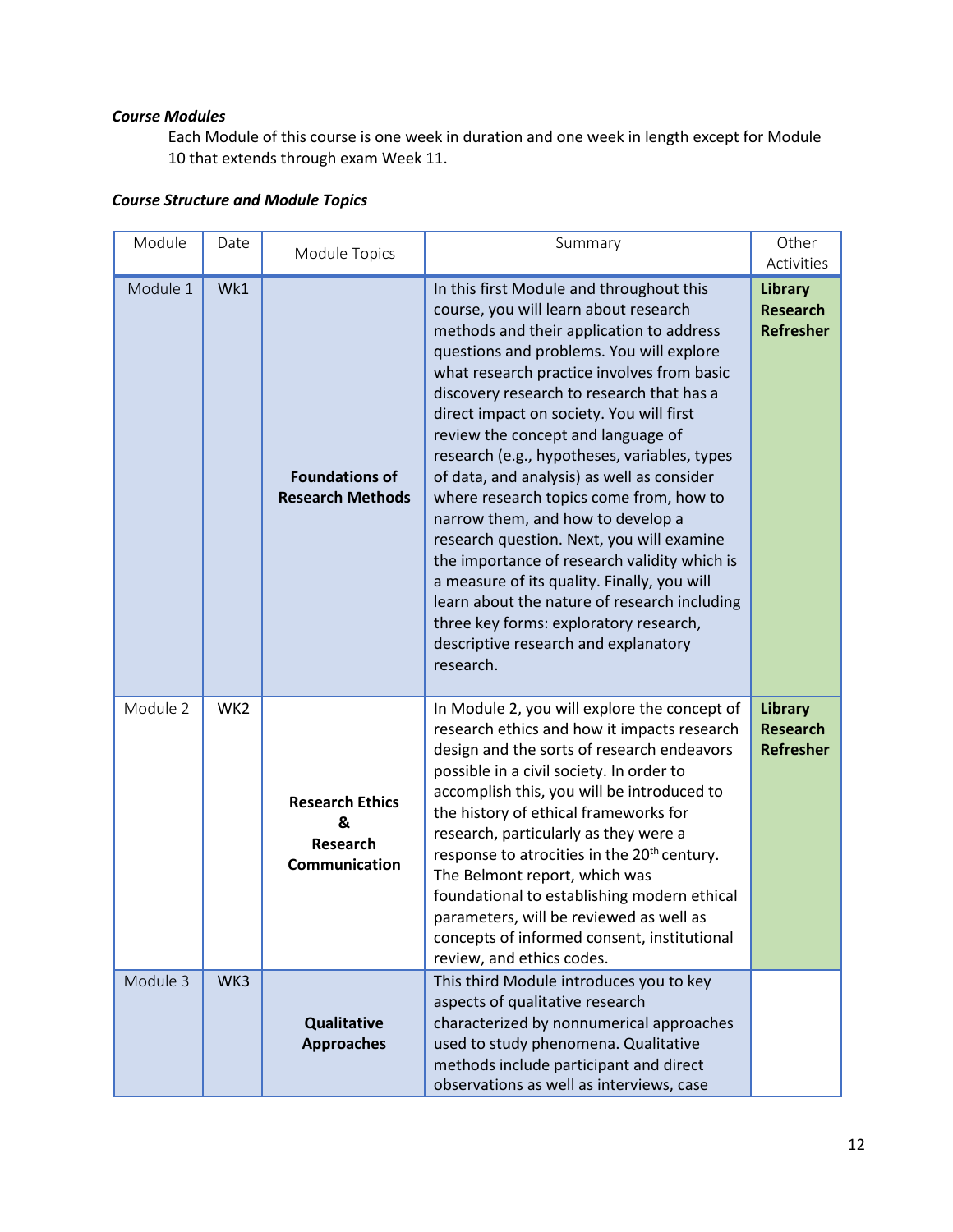|          |     |                                                                                | studies and focus groups. You will learn to<br>appraise when qualitative approaches are<br>appropriate to address a research question<br>as well as the associated data collection<br>techniques and their assessment.                                                                                                                                                                                                                          |                                                       |
|----------|-----|--------------------------------------------------------------------------------|-------------------------------------------------------------------------------------------------------------------------------------------------------------------------------------------------------------------------------------------------------------------------------------------------------------------------------------------------------------------------------------------------------------------------------------------------|-------------------------------------------------------|
| Module 4 | WK4 | <b>Sampling</b>                                                                | In this Module, you will examine the<br>important role that sampling plays in<br>conducting research. Sampling involves<br>taking information from a subset of a<br>population often with the intent of trying to<br>generalize about characteristics of the<br>original population. You will learn about<br>several common types of sampling. Finally,<br>the concepts of probability and sampling<br>error will be reviewed.                  | <b>Begin</b><br><b>Statistics</b><br><b>Workshop</b>  |
| Module 5 | WK5 | <b>Introduction to</b><br><b>Measurement</b>                                   | This fifth module investigates the levels of<br>measurement such as nominal, ordinal<br>interval and ratio. You will also explore<br>aspects of the quality of measurements<br>such as their reliability and validity.                                                                                                                                                                                                                          | <b>Statistics</b><br><b>Workshop</b>                  |
| Module 6 | WK6 | Scales, Tests and<br><b>Surveys</b>                                            | Module 6 provides an overview of how to<br>scale data collection, such as by response<br>surveys that permit the establishment of<br>numerical values. You will also examine how<br>tests and indices are built and evaluated for<br>validity and reliability. Lastly, you will review<br>the techniques of survey data including how<br>to choose an appropriate method, how to<br>design a survey, and how to conduct<br>research interviews. | <b>Statistics</b><br><b>Workshop</b>                  |
| Module 7 | WK7 | <b>Research Design</b>                                                         | In Module 7, you will examine how to<br>design research to establish cause-effect<br>relationships, including the concept of a<br>control group. Likewise, the various<br>'threats' to confirming cause-effect<br>relationships will be reviewed.                                                                                                                                                                                               | <b>Finish</b><br><b>Statistics</b><br><b>Workshop</b> |
| Module 8 | WK8 | <b>Experimental</b><br><b>Design</b>                                           | Module 8 will review how experimental<br>design is conducted by examining how to<br>test a null hypothesis. The two chief<br>experimental design examples you will<br>explore focus on the effectiveness of<br>instruction modes and medical treatments.                                                                                                                                                                                        |                                                       |
| Module 9 | WK9 | <b>Data Analysis/Basic</b><br><b>Statistics/Inferential</b><br><b>Analysis</b> | Module 9 fosters your understanding and<br>integration of basic statistical procedures<br>into your research proposal, including those<br>that are the foundation of 'descriptive<br>statistics' (means, medians, modes,                                                                                                                                                                                                                        |                                                       |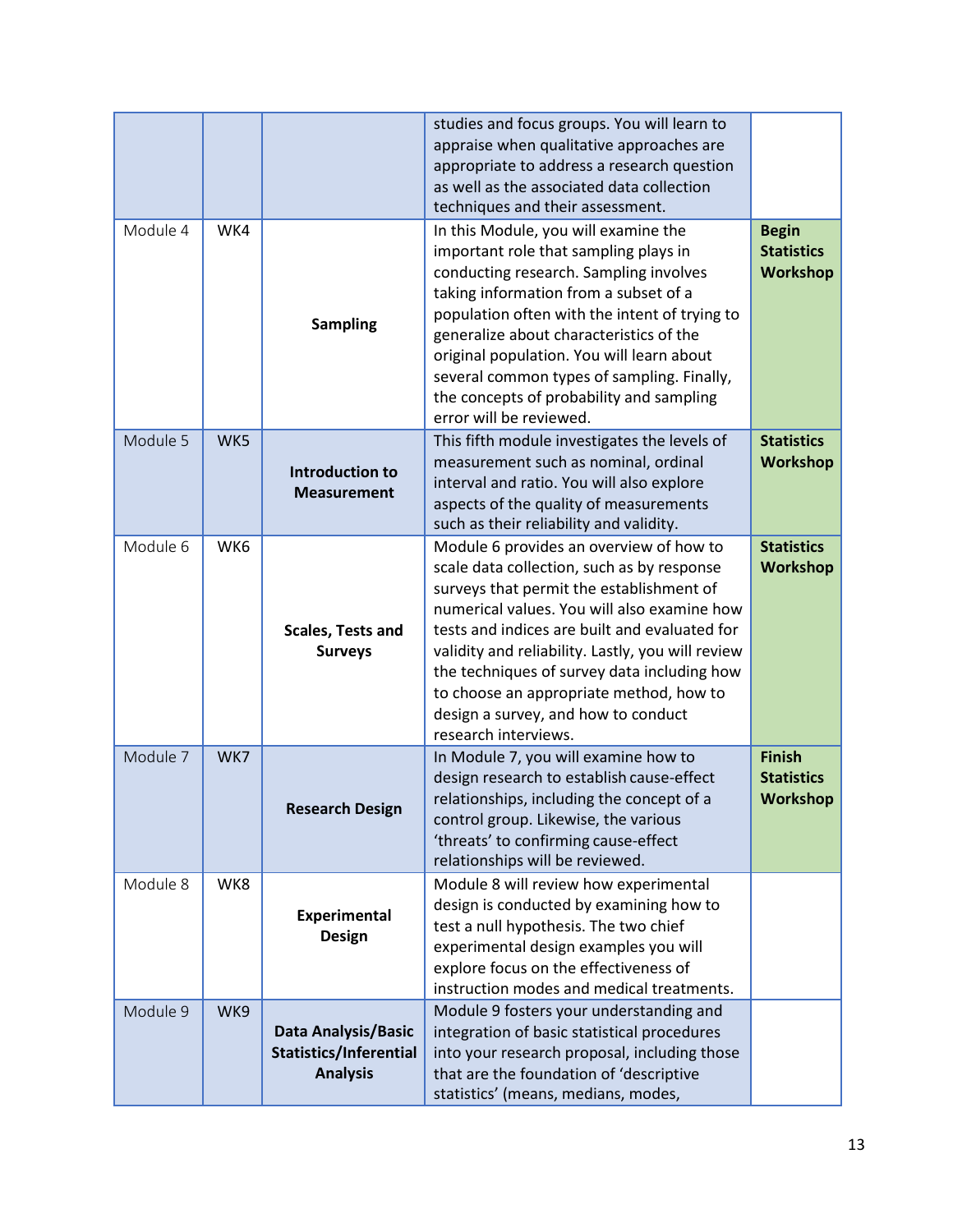|              |             |                                                         | distribution, variation, and correlation).<br>Other basic statistical concepts and<br>methods that can be used to evaluate<br>variables, such as the t-test for analysis of<br>variance (ANOVA) and the analysis of<br>covariance (ANCOVA) are considered.                                       |  |
|--------------|-------------|---------------------------------------------------------|--------------------------------------------------------------------------------------------------------------------------------------------------------------------------------------------------------------------------------------------------------------------------------------------------|--|
| Module<br>10 | WK10        | <b>Finalizing and</b><br>Communicating<br>your Research | The final module of the course will provide<br>you with examples of how to pitch and<br>present your research proposal. It will also<br>provide you with the learning space,<br>whether onsite or online, to communicate<br>your proposal idea and methods to your<br>classmates and instructor. |  |
|              | <b>WK11</b> | <b>Finalizing and</b><br>Communicating<br>your Research |                                                                                                                                                                                                                                                                                                  |  |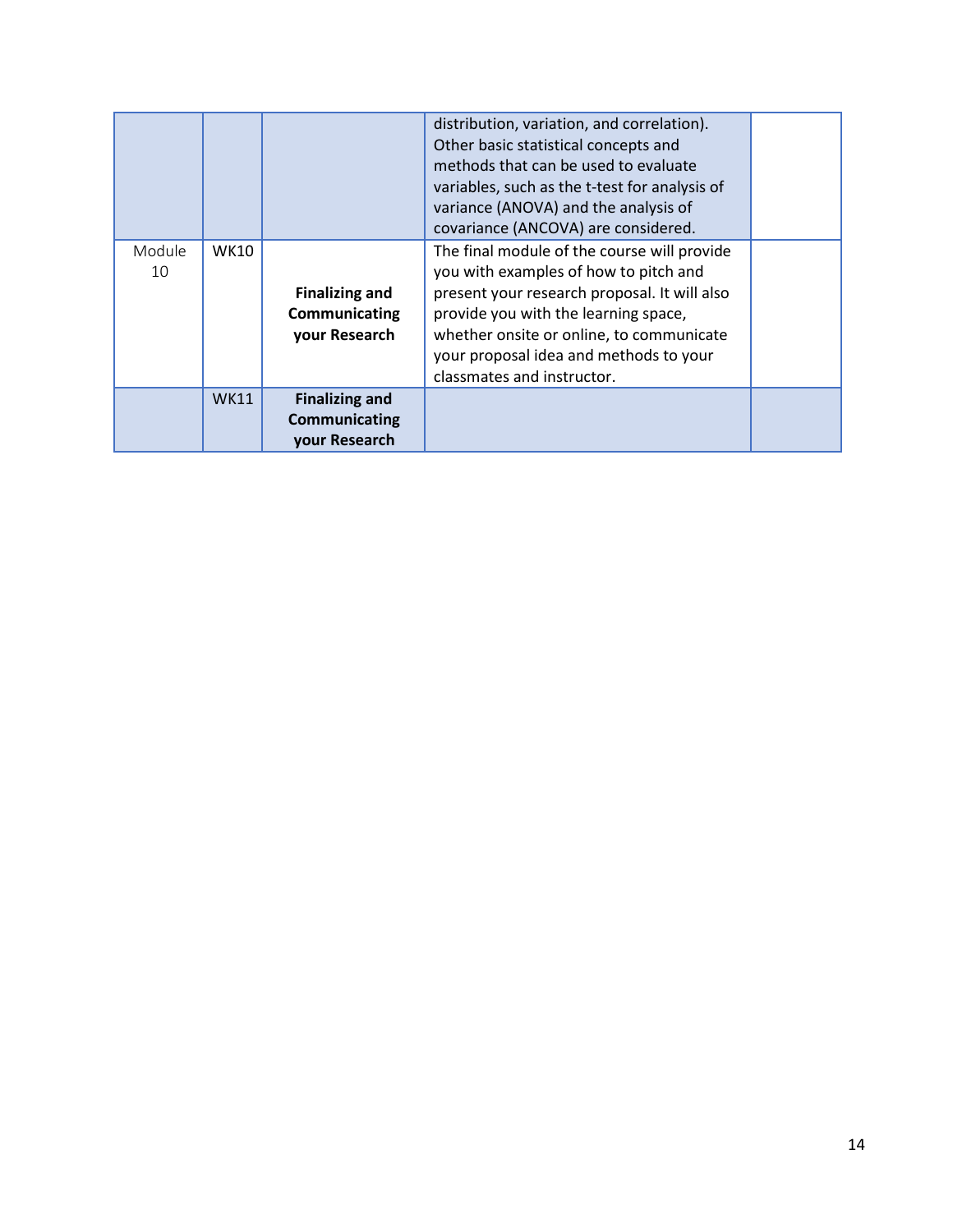## <span id="page-14-0"></span>*Course Readings and Supplementary Resources*

<span id="page-14-1"></span>

| Module 1<br>Read:<br>Chapter 1 Trochim et al. 'Foundations of Research<br>Methods'<br>Review:                                                                                                                                                                                                                                                                                                        |  |
|------------------------------------------------------------------------------------------------------------------------------------------------------------------------------------------------------------------------------------------------------------------------------------------------------------------------------------------------------------------------------------------------------|--|
| Narrowing a Topic and Developing a Research Question<br>21 Ways of Generating Research Ideas from Previous<br>Research                                                                                                                                                                                                                                                                               |  |
| Foundations of Research<br>Video 'What is Research I' (3 Minutes)<br>Methods<br>Video 'What is research II' (3 Minutes)<br>Video 'Nature of Research' (6 minutes)<br>DePaul Library<br><b>Getting Started with LibrarySearch</b><br>Getting Started with Academic Search Complete<br><b>Finding Subject-Specific Resources</b><br>Developing a Search Strategy Using a Library Database<br>$\bullet$ |  |
| Read:<br>Chapter 2 Trochim et al. 'Ethics'<br>Module 2                                                                                                                                                                                                                                                                                                                                               |  |
| Video 'A Public Documentary on the History of Research<br>Ethics' (20 Minutes)<br>Video Belmont Report (3 Minutes)<br>Video Medical Research Example (6 Minutes)<br>Chapter 13 Trochim et al. 'Research Communications'<br>Video 'Introduction to academic research' (5 Minutes)<br>Video 'The Research Proposal' (14 Minutes)<br>Research Ethics &<br><b>Research Communication</b>                 |  |
| <b>The Annotated Bibliography Series</b>                                                                                                                                                                                                                                                                                                                                                             |  |
| Video 'What's an annotated bibliography?' (2 Minutes)<br>Video 'How to Write an Annotated Bibliography Step by<br>Step' (2 minutes)<br>Video 'How to Read a Scholarly Journal Article' (5<br>Minutes)<br>Video 'How to Read and Take Notes on an Academic<br>Journal' (7 Minutes)<br>Differences and Interrelationships between the<br><b>Annotated Bibliographies and Literature Reviews</b>        |  |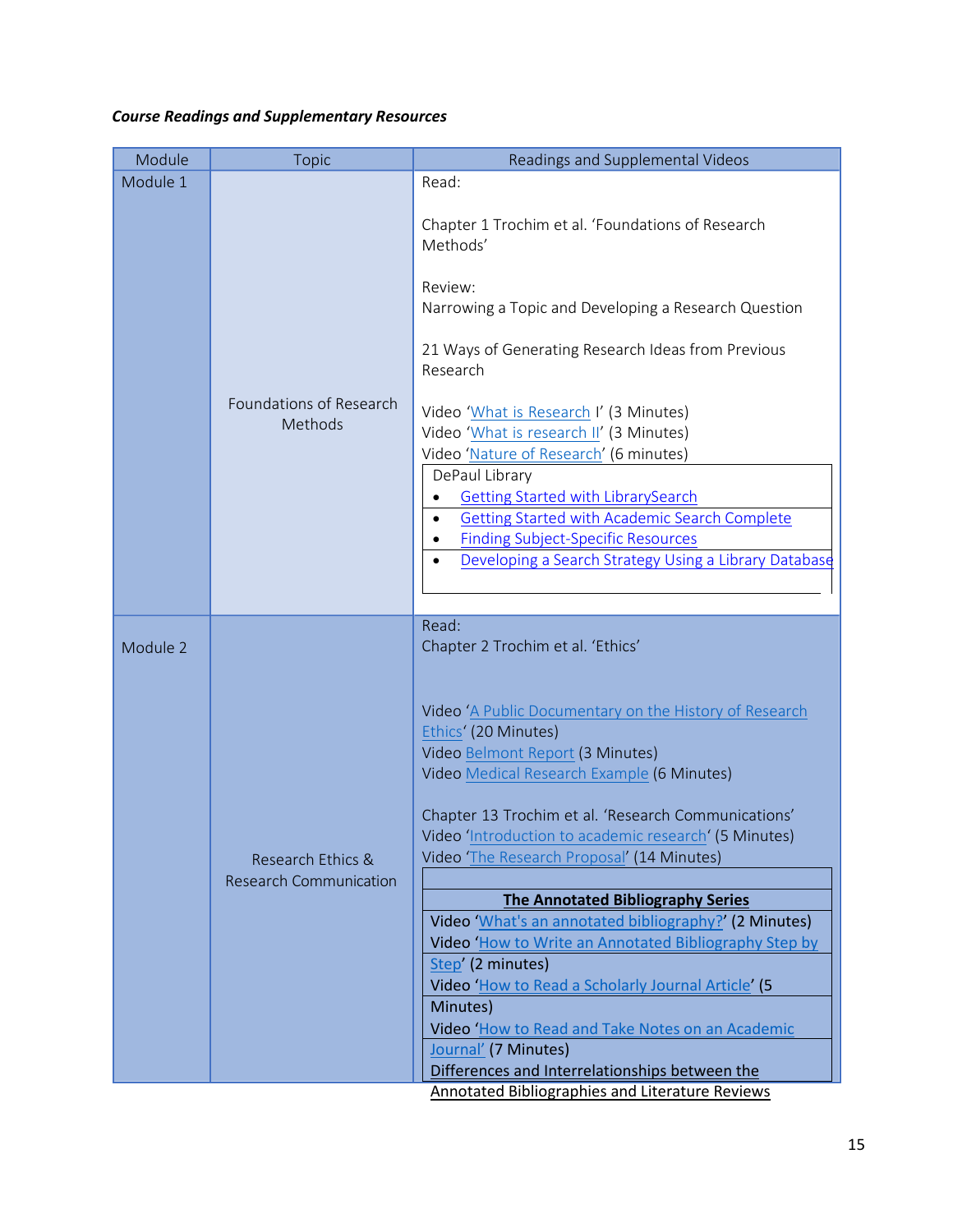|          |                        | Video 'Literature Reviews and Annotated Bibliographies                                                                                                                                                                                                                                                                                                                                                                                                                                                                                                                                                                                                                                                       |
|----------|------------------------|--------------------------------------------------------------------------------------------------------------------------------------------------------------------------------------------------------------------------------------------------------------------------------------------------------------------------------------------------------------------------------------------------------------------------------------------------------------------------------------------------------------------------------------------------------------------------------------------------------------------------------------------------------------------------------------------------------------|
|          |                        | - Research Essay Writing Tutorial' (7 Minutes)                                                                                                                                                                                                                                                                                                                                                                                                                                                                                                                                                                                                                                                               |
|          |                        |                                                                                                                                                                                                                                                                                                                                                                                                                                                                                                                                                                                                                                                                                                              |
| Module 3 | Qualitative Approaches | Read:<br>Chapter 3 Trochim et al. 'Qualitative Approaches to<br>Research'<br>Video 'Overview of Qualitative Research Methods' (12<br>Minutes)<br>Video 'Types of qualitative data collection Part I and Part II'<br>(6 Minutes)<br><b>Literature Review Series</b><br>Video 'Literature Review' (10 Minutes)<br>Video 'Conducting a Systematic Literature Review' (3<br>Minutes)<br>Video '3 Simple Steps To Get Your Literature Review<br>Done!' (2 Minutes)                                                                                                                                                                                                                                                |
| Module 4 | Sampling               | Read:<br>Chapter 4 Trochim et al. 'Sampling'<br>Video 'Overview of Quantitative Research Methods' (22<br>Minutes)<br><b>Sampling</b><br>Video Types of Sampling' (5 Minutes)<br>Video 'Sampling, reliability, & validity in qualitative<br>research' (17 minutes)<br>Video Validity versus Reliability (2 minutes)<br>Video 'Research Variables' (7 Minutes)<br>Video 'How to Write a Hypothesis' (5 Minutes)<br>Video 'Writing Problem Statements' (3 minutes)<br><b>Statistics Workshop Video Series</b><br>Video: 'Introduction to Statistics'<br>Video: 'Displaying Data'<br>Video: 'Mode, Median, Mean, Range, and Standard<br>Deviation'<br>Video: Explanatory and Response Variables,<br>Correlation' |
|          |                        | Video: 'Regression and R-squared'<br>Video: 'Student t-Test'                                                                                                                                                                                                                                                                                                                                                                                                                                                                                                                                                                                                                                                 |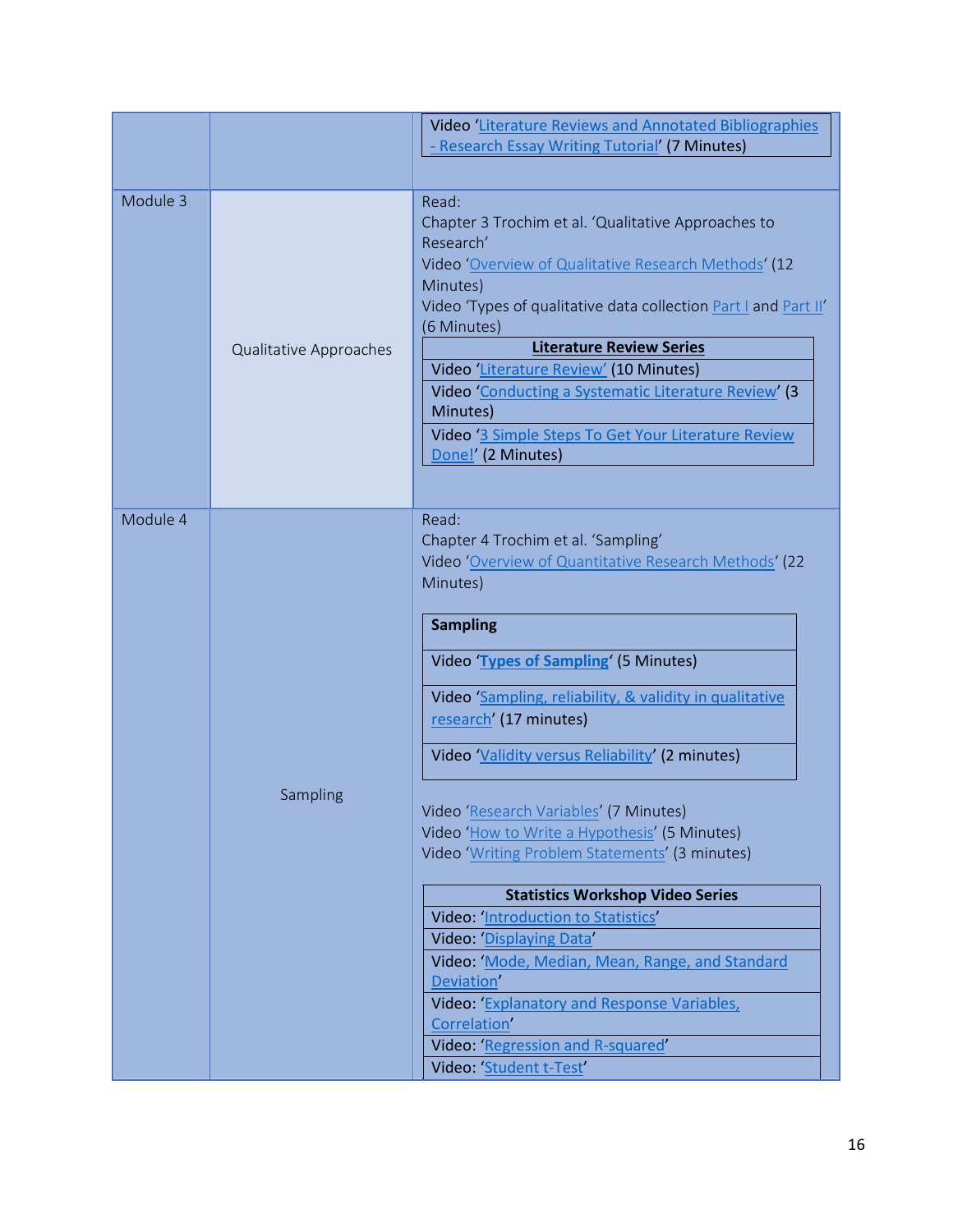| Module 5  | Introduction to<br>Measurement                            | Read:<br>Chapter 5 Trochim et al. 'Introduction to Measurement'<br>Video 'Nominal, ordinal, interval and ratio data: How to'<br>(11 Minutes)<br>Video 'Precision and Accuracy' (5 Minutes)<br>Video 'Validity and Reliability' (4 Minutes)           |
|-----------|-----------------------------------------------------------|------------------------------------------------------------------------------------------------------------------------------------------------------------------------------------------------------------------------------------------------------|
| Module 6  | Scales, Tests and Surveys                                 | Read:<br>Chapter 6 Trochim et al. 'Scales, Tests, and Indices'<br>Video 'Likert Scale Example' (2 Minutes)<br>Chapter 7 Trochim et al. Survey Research'<br>Video 'Survey in 10 Steps' (5 Minutes)                                                    |
| Module 7  | Research Design                                           | Read:<br>Chapter 8 Trochim et al. 'Introduction to Design'<br>Video 'Types of Experimental Design' (7 Minutes)                                                                                                                                       |
| Module 8  | <b>Experimental Design</b>                                | Read:<br>Chapter 9 Trochim et al. 'Experimental Design'<br>Video 'What is a null hypothesis?'<br>Video 'Null Hypothesis, p-Value, Statistical Significance,<br>Type 1 Error and Type 2 Error'                                                        |
| Module 9  | Data Analysis/Basic<br>Statistics/Inferential<br>Analysis | Read:<br>Chapter 10 Trochim et al. 'Introduction to Data Analysis'<br>Chapter 11 Trochim et al. 'Introduction to Data Analysis'<br>Videos: How to Pitch your research proposal<br>Example 1 Education (4 Minutes)<br>Example 2 Education (6 Minutes) |
| Module 10 | Finalizing and<br>Communicating your<br>Research          | No Readings or Supplements.                                                                                                                                                                                                                          |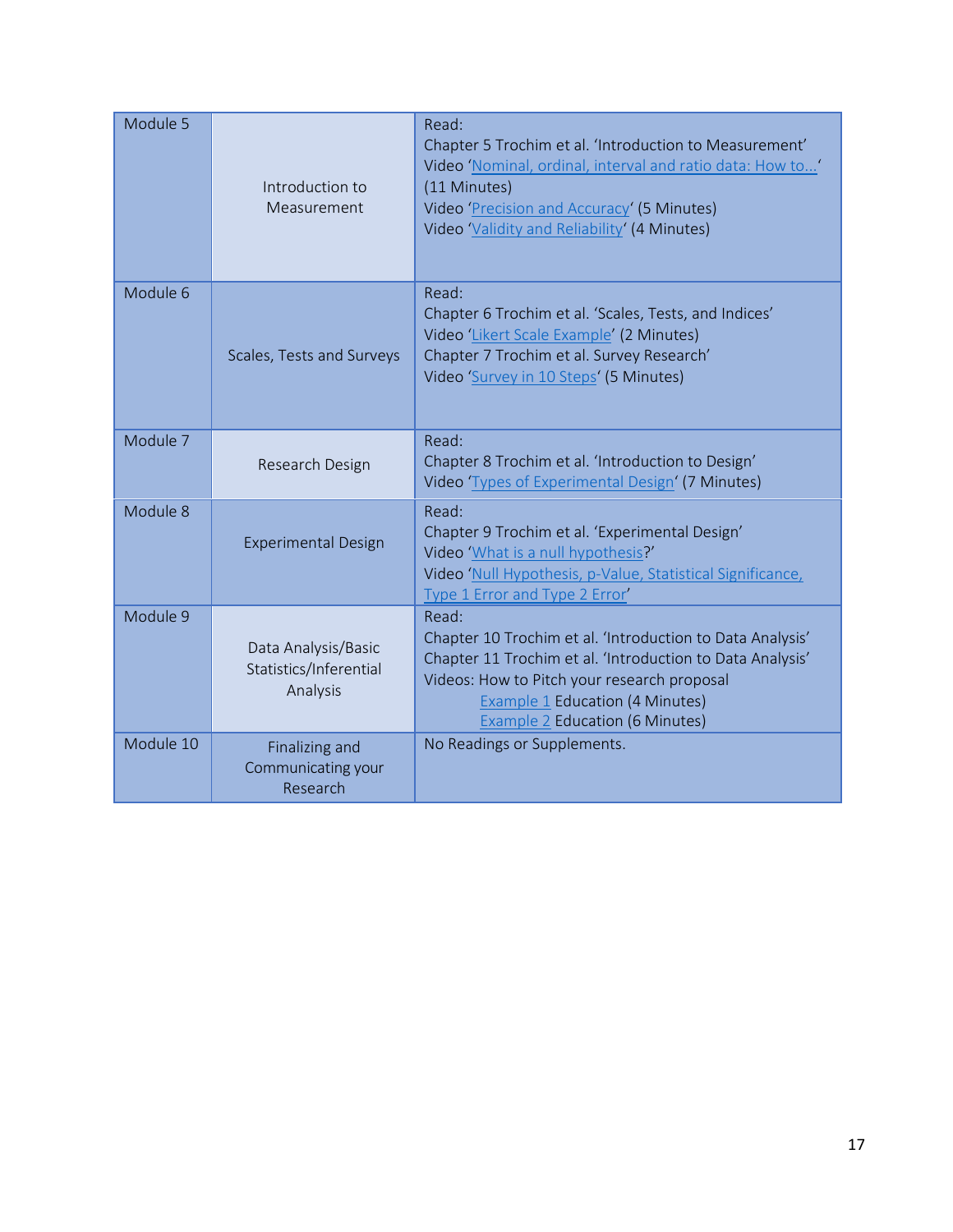## <span id="page-17-0"></span>*Summary of Deliverables*

|          |                 |                                                                                       | Deliverables                                                                                                                                                 |
|----------|-----------------|---------------------------------------------------------------------------------------|--------------------------------------------------------------------------------------------------------------------------------------------------------------|
| Module   | <b>Date</b>     | <b>Module Topics</b>                                                                  | <b>Submission Assignments</b>                                                                                                                                |
| Module 1 | Wk1             | <b>Foundations of</b><br><b>Research Methods</b>                                      | Exercise 1: Selecting an Area of Research in your<br>professional area<br>Due Middle of Module 2<br><b>Library Research Refresher</b><br>Due end of Module 3 |
| Module 2 | WK <sub>2</sub> | <b>Research Ethics</b><br>$\boldsymbol{8}$<br><b>Research</b><br><b>Communication</b> | <b>Exercise 2: Research Ethics</b><br>Due End of Module 2<br><b>Exercise 3: Annotated Bibliography</b><br>Due End of Module 3                                |
| Module 3 | WK3             | Qualitative<br><b>Approaches</b>                                                      | <b>Exercise 4: Literature Review</b><br>Due End of Module 4<br><b>Exercise 5: Initial Research Question/Hypothesis</b><br>Due End of Module 4                |
| Module 4 | WK4             | <b>Sampling</b>                                                                       | <b>Statistics Workshop</b><br>Due End of Module 7<br><b>Exercise 6: Sampling</b>                                                                             |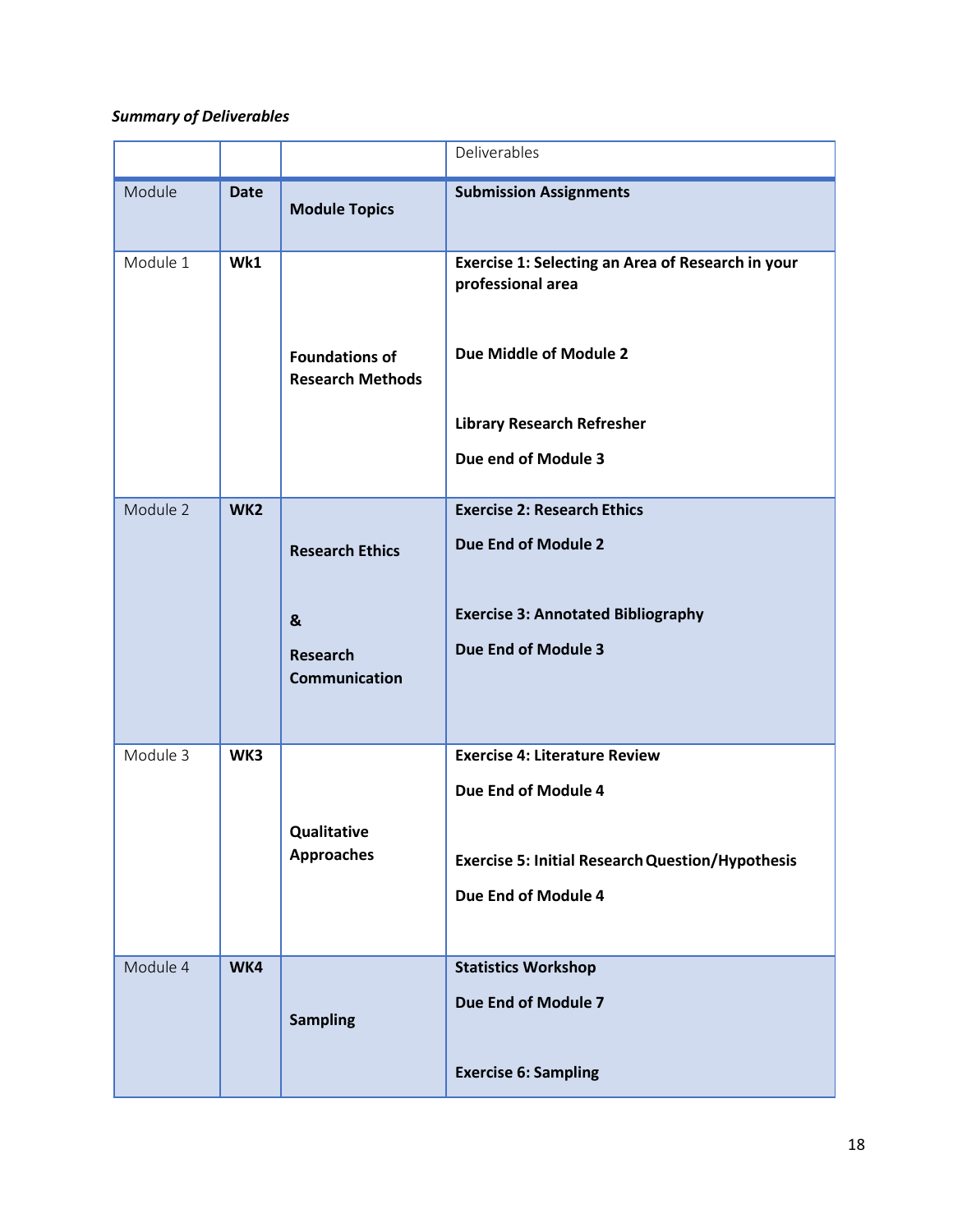|          |     |                                            | Due End of Module 4                                                                                                                                                                                                                             |
|----------|-----|--------------------------------------------|-------------------------------------------------------------------------------------------------------------------------------------------------------------------------------------------------------------------------------------------------|
| Module 5 | WK5 | Introduction to<br><b>Measurement</b>      | <b>Exercise 7: Measurement</b><br>Due End of Module 5                                                                                                                                                                                           |
| Module 6 | WK6 | <b>Scales, Tests and</b><br><b>Surveys</b> | <b>Exercise 8: Scales, Tests and Surveys</b><br>Due End of Module 6<br><b>Partial Draft of Research Proposal (Sections 4-6)</b><br>Due End of Module 7 (START)<br>See the document "Outline and Format Checklist for<br>Your Research Proposal" |
| Module 7 | WK7 | <b>Research Design</b>                     | <b>Exercise 9: Cause and Effect</b><br>Due End of Module 7<br><b>Partial Draft of Research Proposal (Sections 4-6)</b><br>Due End of Module 7 (FINISH)<br>See the document "Outline and Format Checklist for<br>Your Research Proposal"         |
| Module 8 | WK8 | <b>Experimental Design</b>                 | <b>Exercise 10: Null Hypothesis and Research</b><br><b>Hypothesis</b><br>Due End of Module 8<br>Final Research Proposal (including Sections 1-3; 7-9)<br>Due End of Module 10 (START)                                                           |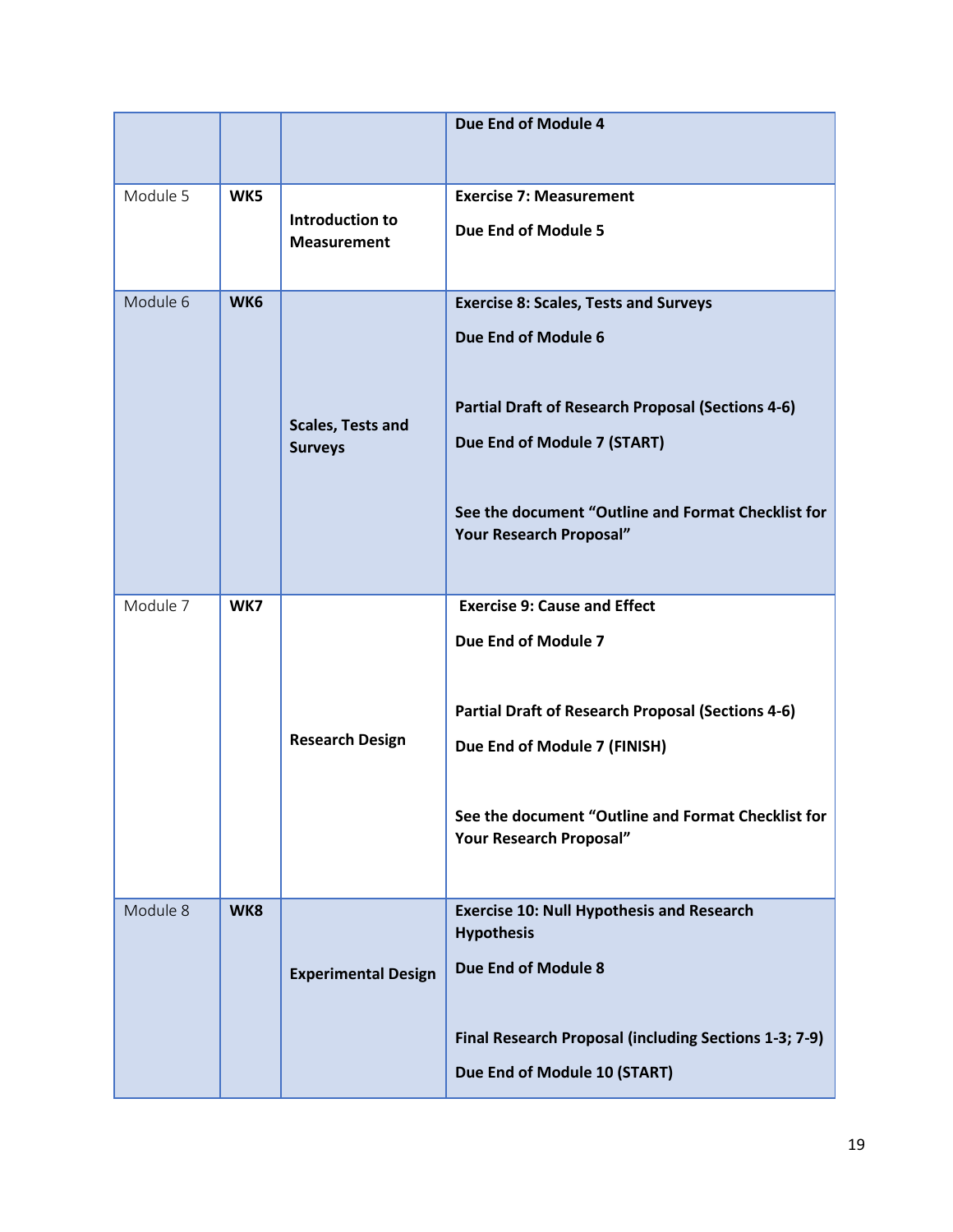|           |             |                                                    | See the document "Outline and Format Checklist for<br>Your Research Proposal" |
|-----------|-------------|----------------------------------------------------|-------------------------------------------------------------------------------|
| Module 9  | WK9         |                                                    | Presentation-Research Proposal Summary                                        |
|           |             |                                                    | (and review of classmates)                                                    |
|           |             | <b>Data Analysis/Basic</b>                         | Due Middle of Module 10                                                       |
|           |             | <b>Statistics/Inferential</b><br><b>Analysis</b>   | Final Research Proposal (including Sections 1-3; 7-9)                         |
|           |             |                                                    | Due End of Module 10                                                          |
|           |             |                                                    | See the document "Outline and Format Checklist for<br>Your Research Proposal" |
| Module 10 | <b>WK10</b> |                                                    | Presentation-Research Proposal Summary                                        |
|           |             | <b>Finalizing and</b><br><b>Communicating your</b> | (and review of classmates)                                                    |
|           |             | <b>Research</b>                                    | Due Middle of Module 10                                                       |
|           | <b>WK11</b> |                                                    | Final Research Proposal (DUE) (FINISH)                                        |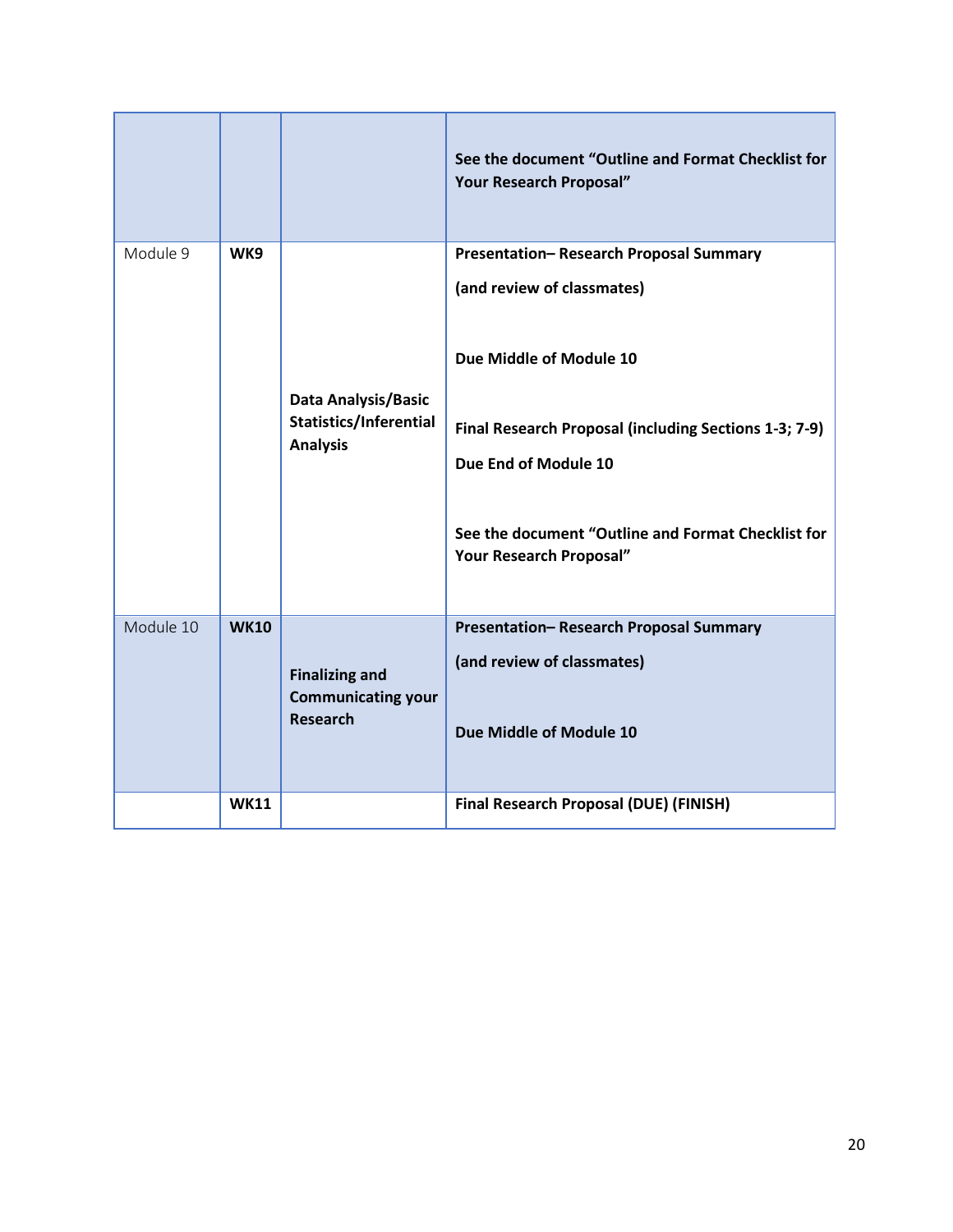<span id="page-20-0"></span>

| <b>Course Discussions</b> |                 |                                                  |                                                                                                                                                                                                                                                                                                                                                                                                                                                                                                                                                                                                                                                                                                                                                                                                                                                                                                                                                                                                                                                                                                                                                                                                                                                                                                                                                                |
|---------------------------|-----------------|--------------------------------------------------|----------------------------------------------------------------------------------------------------------------------------------------------------------------------------------------------------------------------------------------------------------------------------------------------------------------------------------------------------------------------------------------------------------------------------------------------------------------------------------------------------------------------------------------------------------------------------------------------------------------------------------------------------------------------------------------------------------------------------------------------------------------------------------------------------------------------------------------------------------------------------------------------------------------------------------------------------------------------------------------------------------------------------------------------------------------------------------------------------------------------------------------------------------------------------------------------------------------------------------------------------------------------------------------------------------------------------------------------------------------|
| Module                    | Date            | <b>Module Topics</b>                             | <b>Discussions</b>                                                                                                                                                                                                                                                                                                                                                                                                                                                                                                                                                                                                                                                                                                                                                                                                                                                                                                                                                                                                                                                                                                                                                                                                                                                                                                                                             |
| Module 1                  | Wk1             | <b>Foundations of</b><br><b>Research Methods</b> | <b>Introduction Discussion</b><br>Introduce yourself to the class, Include the following:<br>Where you are in your program.<br>What your focus or primary interest area is in<br>your academic program.<br>Something you like to do outside of your<br>$\bullet$<br>profession. If you would like to post a<br>representative picture, please do.<br>Greet at least two other classmates. The idea is<br>for you to become comfortable talking together<br>online.<br>Due: Middle of Module 1.<br><b>Discussion 1 Objectives: Defining Research</b><br>To determine fundamental aspects the fundamental<br>characteristics of research and how humans go about<br>conducting it. To learn about previous research<br>examples that students have undertaken at work, in life,<br>or in an academic setting.<br>Instructions:<br>Part I. Based on your readings and supplemental<br>resources, in 75-100 words, review a concept of<br>'research' that will help us understand it. (Do not repeat<br>another student's example). Please include a visual from<br>the internet where helpful.<br>Part II: Discuss one example of research you have<br>undertaken at work, in life, or in an academic setting.<br>Discuss whether this was a 'systematic investigation'<br>and involved the discovery of something new (50-75<br>words).<br>Due: End of Module 1. |
| Module 2                  | WK <sub>2</sub> | <b>Research Ethics</b>                           | <b>Discussion 2 Objectives:</b><br><b>Ethics</b>                                                                                                                                                                                                                                                                                                                                                                                                                                                                                                                                                                                                                                                                                                                                                                                                                                                                                                                                                                                                                                                                                                                                                                                                                                                                                                               |
|                           |                 |                                                  | To examine and discuss aspects of research ethics                                                                                                                                                                                                                                                                                                                                                                                                                                                                                                                                                                                                                                                                                                                                                                                                                                                                                                                                                                                                                                                                                                                                                                                                                                                                                                              |
|                           |                 | &                                                | drawing from considerations in your area of study.                                                                                                                                                                                                                                                                                                                                                                                                                                                                                                                                                                                                                                                                                                                                                                                                                                                                                                                                                                                                                                                                                                                                                                                                                                                                                                             |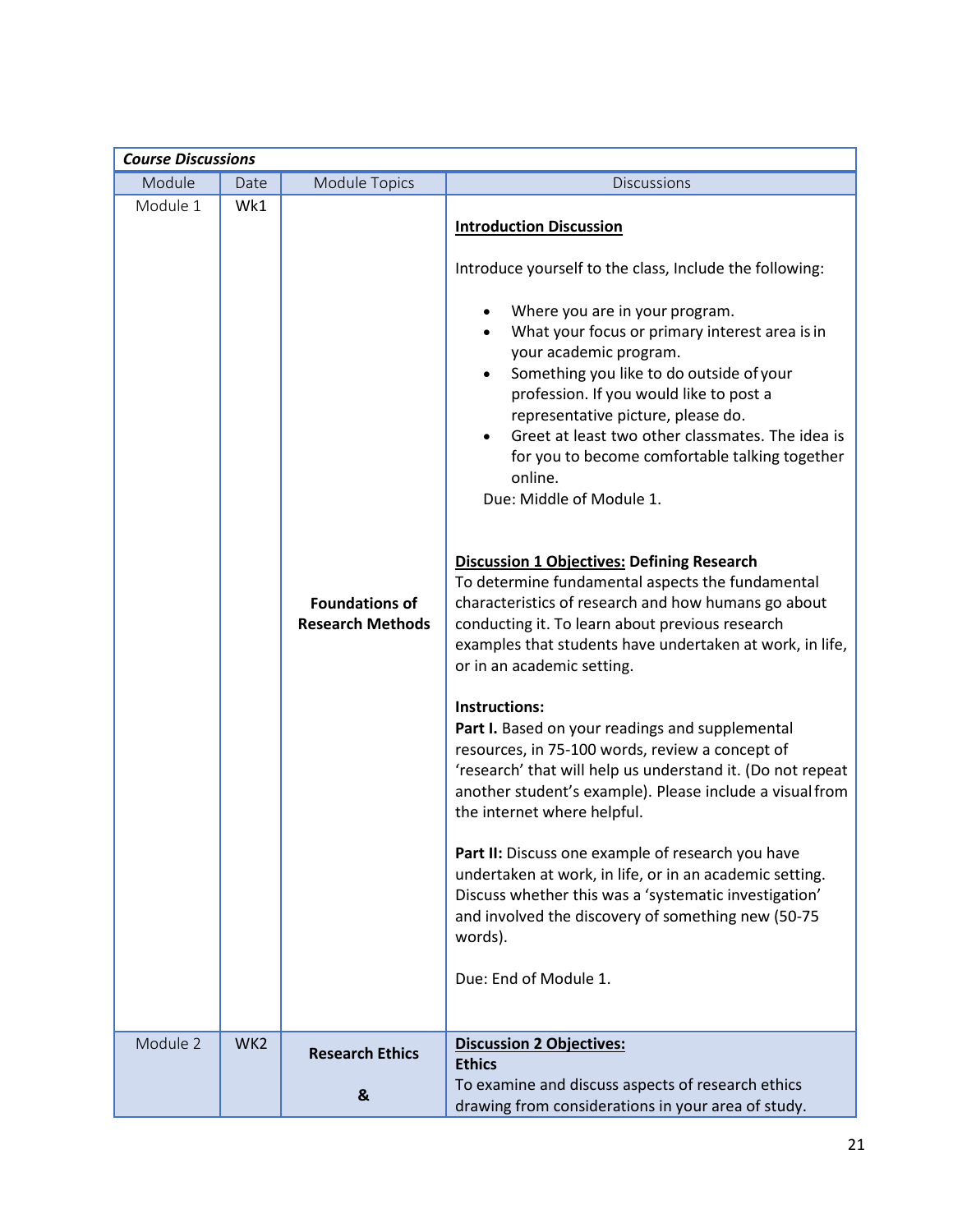|          |     | <b>Research</b><br><b>Communication</b> | To convey to classmates what you have learned about<br>ethics in your area based on a review of relevant codes.<br><b>Instructions:</b><br>Part I.<br>In about 75-100 words, describe what you have learned<br>about your field of study based on a review of the ethics<br>videos and a relevant code of ethics from the Ethics<br>Code website at http://ethicscodescollection.org/. Be<br>sure to discuss how the ethics considerations in the<br>reviewed code may inform how you conduct your<br>research, if at all (i.e., your methods).<br>Here is an example of what a dental researcher has to<br>consider.<br>American Association for Dental Research<br>http://ethics.iit.edu/ecodes/node/6040<br>Part II:<br>In about 50 words and using one of the ethics 'mini<br>cases' at the link below, describe the case's ethical<br>dilemma and how you would approach it.<br>https://wayback.archive-<br>it.org/8696/20200916190142/https://www.onlineethic<br>s.org/18876/Resources?resource-type=29 772<br>Part III: Comment on another student's example of<br>ethics related to their research area.<br>Due: End of Module 2. |
|----------|-----|-----------------------------------------|-------------------------------------------------------------------------------------------------------------------------------------------------------------------------------------------------------------------------------------------------------------------------------------------------------------------------------------------------------------------------------------------------------------------------------------------------------------------------------------------------------------------------------------------------------------------------------------------------------------------------------------------------------------------------------------------------------------------------------------------------------------------------------------------------------------------------------------------------------------------------------------------------------------------------------------------------------------------------------------------------------------------------------------------------------------------------------------------------------------------------------------------|
| Module 3 | WK3 | Qualitative<br><b>Approaches</b>        | <b>Discussion 3 Objectives: Qualitative Research</b><br>To examine and discuss aspects of qualitative<br>approaches to research drawing from information<br>provided in readings and videos.<br>To convey to classmates what you have learned about<br>qualitative approaches to research including whether<br>qualitative approaches are appropriate to address your<br>own research question.<br><b>Instructions:</b><br>In about 75-100 words, describe a qualitative research<br>approach that may be useful to apply to your research<br>area and question. Be sure to consider both the<br>strengths and weaknesses of qualitative research.<br>Finally, review and comment on another student's<br>potential use of a qualitative approach with the aim of<br>improving their application of the described procedure.<br>Due: End of Module 3.                                                                                                                                                                                                                                                                                     |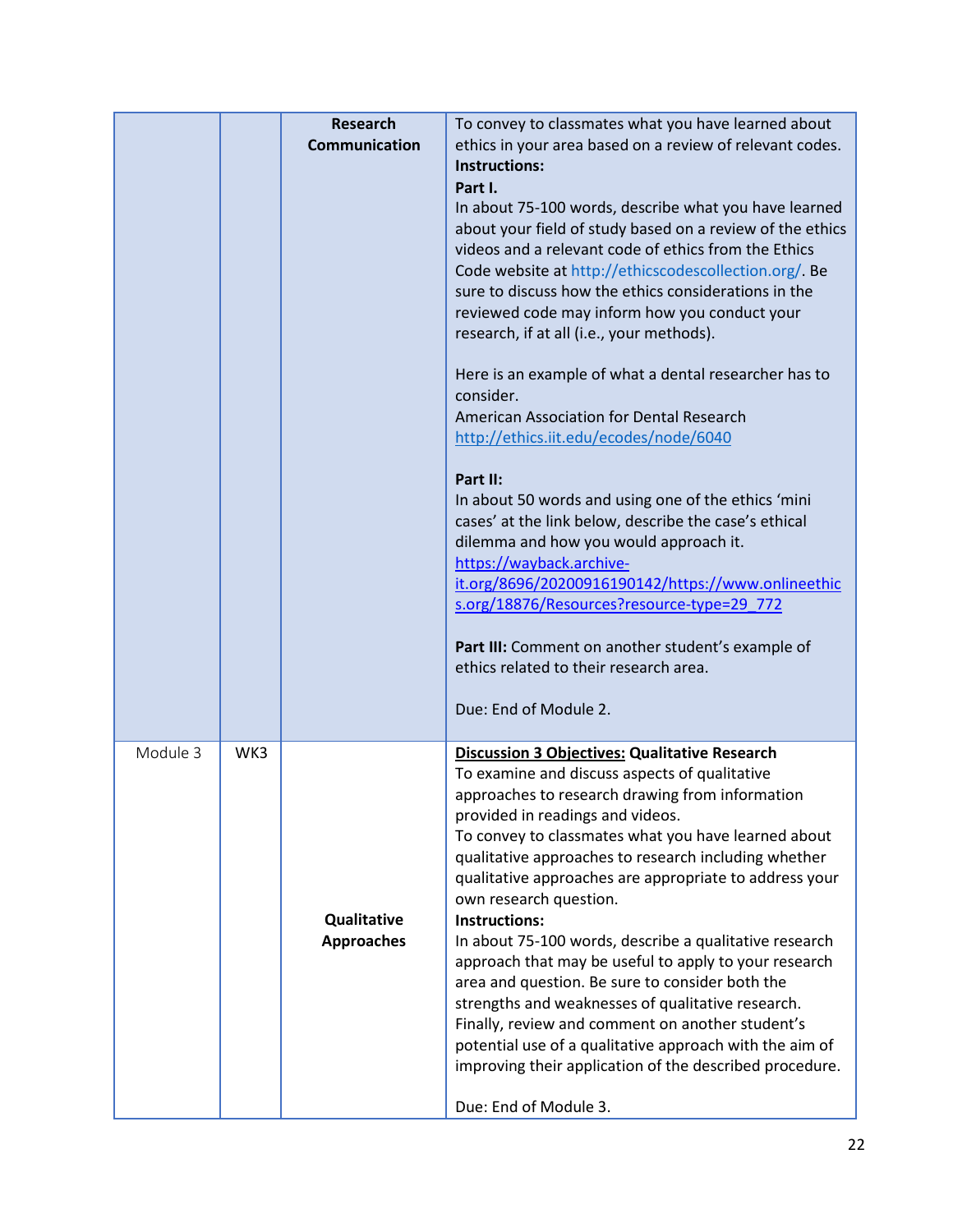| Module 4 | WK4 | <b>Sampling</b>                       | <b>Discussion 4 Objectives: Sampling</b><br>To examine and discuss aspects of sampling approaches<br>to research drawing from information provided in<br>readings, videos and statistics workshop.<br>To convey to classmates what you have learned about<br>sampling approaches including how you will potentially<br>sample from an identified population (e.g., people,<br>objects, animals, etc.) to address your research<br>question.<br>Instructions:<br>In about 75-100 words, describe how you will<br>potentially sample from an identified population (e.g.,<br>people, objects, animals, etc.) to address your research<br>question. Be sure to briefly review the character of the<br>nonprobability or probability sampling procedure that<br>best applies to your research. Finally, review and<br>comment on another student's potential use of a<br>sampling approach with the aim of improving their<br>application of the described procedure. (see Table 4.1<br>for a summary of approaches)<br>Due: End of Module 4. |
|----------|-----|---------------------------------------|-------------------------------------------------------------------------------------------------------------------------------------------------------------------------------------------------------------------------------------------------------------------------------------------------------------------------------------------------------------------------------------------------------------------------------------------------------------------------------------------------------------------------------------------------------------------------------------------------------------------------------------------------------------------------------------------------------------------------------------------------------------------------------------------------------------------------------------------------------------------------------------------------------------------------------------------------------------------------------------------------------------------------------------------|
| Module 5 | WK5 | Introduction to<br><b>Measurement</b> | <b>Discussion 5 Objectives: Measurement</b><br>In this discussion forum you will examine and discuss<br>aspects of research measurements including levels of<br>measurement and measurement reliability and validity<br>drawing from the module readings and videos. You are<br>expected to convey to classmates what measurement<br>level you expect to be working at in your study and<br>other details about the character of your<br>measurements.<br>Instructions:<br>In about 100-125 words, describe what measurement<br>level you expect to be working at in your study. Be sure<br>to provide a basic example and characteristics of your<br>measurements (e.g., my measurements involve ordinal<br>considerations such as the salary levels that employees<br>make in my corporation at particular position ranks).<br>Finally, review and comment on another student's<br>measurement plan.<br>Due: End of Module 5.                                                                                                           |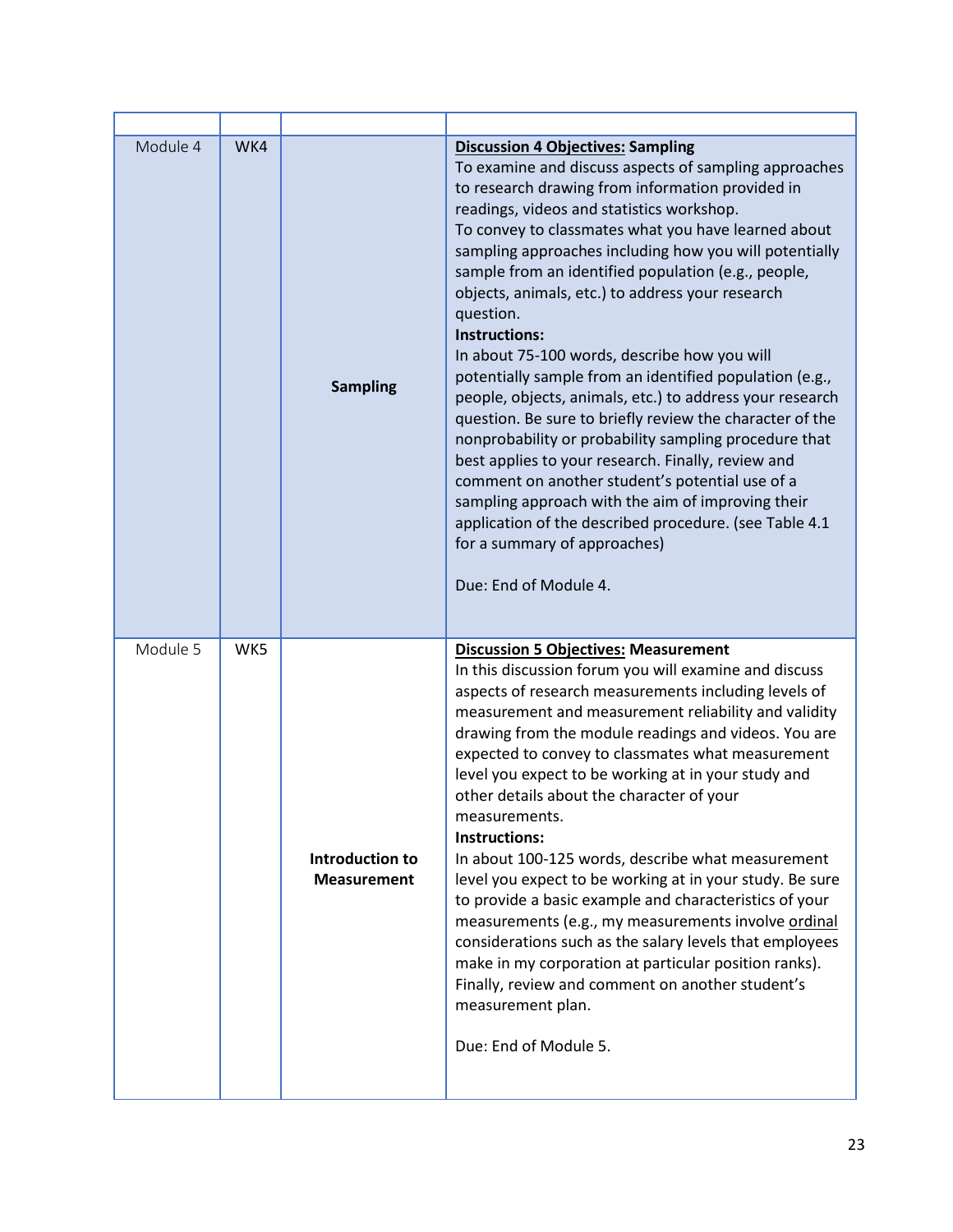| Module 6 | WK6 | <b>Scales, Tests and</b><br><b>Surveys</b> | <b>Discussion 6 Objectives: Data Instruments</b><br>To examine, discuss and apply an aspects of research<br>scaling.<br><b>Instructions:</b><br>In about 50 words, develop a Likert-style question for a<br>1-5 level response scale (p.153). If you expect scaling<br>sorts of questions to be a part of your research<br>methodology, please make your question relevant to<br>your study. Next, discuss one issue for surveys:<br>population, sampling, questions, content, bias or<br>administrative considerations (p.176-181). Please try to<br>relate the 'issue' to how it may impact your research.<br>Due: End of Module 6.                                                                                                                                                                                                                                                                                                                                           |
|----------|-----|--------------------------------------------|---------------------------------------------------------------------------------------------------------------------------------------------------------------------------------------------------------------------------------------------------------------------------------------------------------------------------------------------------------------------------------------------------------------------------------------------------------------------------------------------------------------------------------------------------------------------------------------------------------------------------------------------------------------------------------------------------------------------------------------------------------------------------------------------------------------------------------------------------------------------------------------------------------------------------------------------------------------------------------|
| Module 7 | WK7 | <b>Research Design</b>                     | <b>Discussion 7 Objectives: Cause and Effect</b><br>To examine and discuss aspects of research design such<br>as: 1) research design types, 2) structuring a study to<br>establish cause and effect relationships as well as, 3)<br>recognizing 'threats' that can jeopardize drawing<br>meaningful conclusions and establishing validity about<br>data.<br>Instructions:<br>In about 75-100 words, describe a cause and effect<br>relationship that may exist in your research and that<br>you would like to establish through your investigation.<br>Next, describe a threat (p.211-219) to supporting the<br>validity of this relationship. Finally, using figure 8.9<br>establish whether your research design is a "true<br>experiment", a "quasi-experiment" or a "non-<br>experiment". (Note: If your research plan does not seek<br>to establish a cause and effect relationship, then derive<br>one from your own experience and discuss it.)<br>Due: End of Module 7. |
| Module 8 | WK8 | <b>Experimental Design</b>                 | <b>Discussion 8 Objectives: Experimental Design</b><br>You will assess your own research objectives and<br>methods and correspondingly describe how/if aspects<br>of randomization can be built into the study by drawing<br>from your readings and video.<br><b>Instructions:</b><br>After reviewing the video on "Types of Experimental<br>design", in about 75-100 words, decide on and describe<br>your own example of a 'randomized block design',<br>'matched pairs design' or 'completely random design'.<br>You do not have to provide all of the details but should                                                                                                                                                                                                                                                                                                                                                                                                    |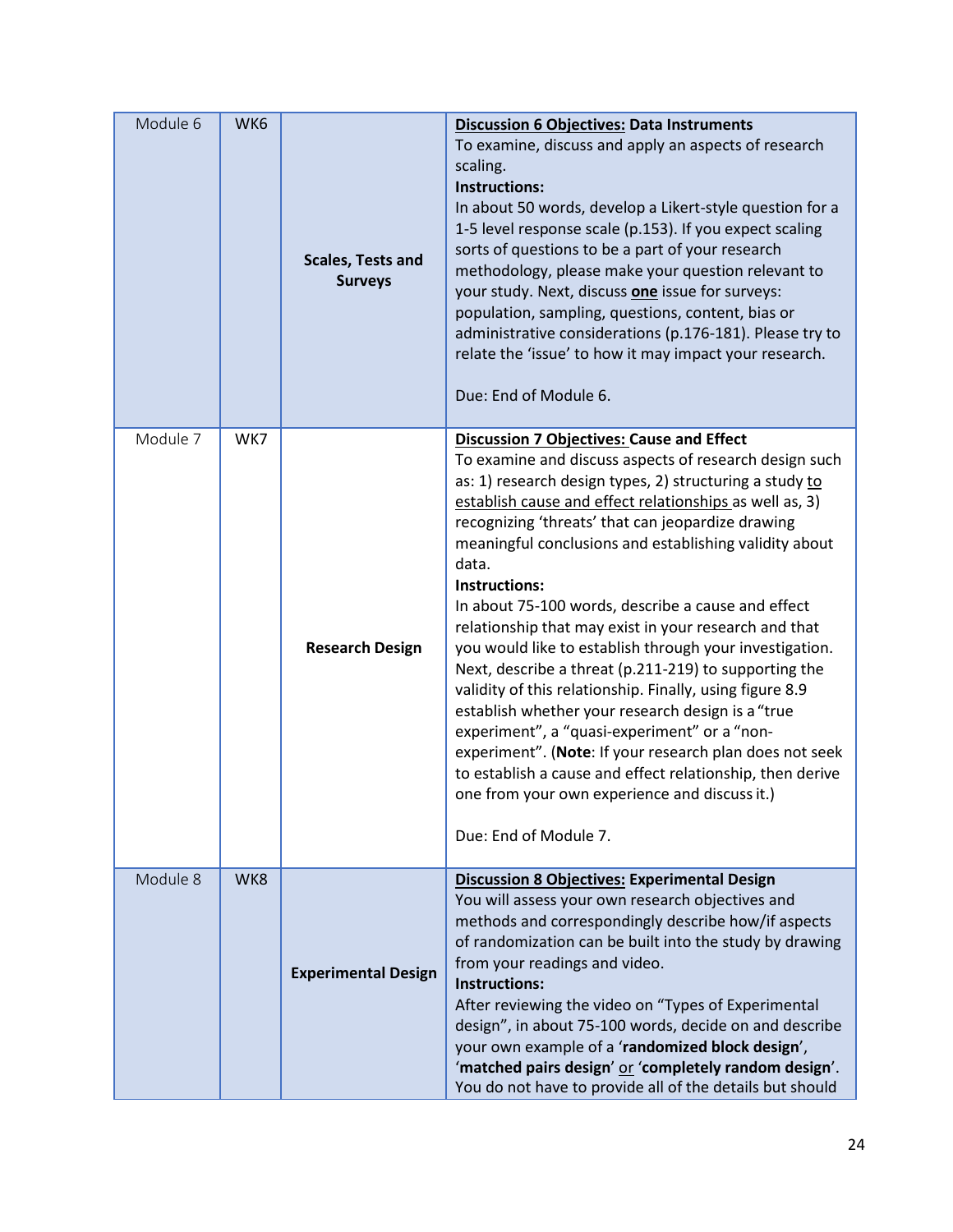|           |             |                                                                       | come up with a basic strategy and original example<br>from these types of design. If your own research plan<br>will involve such a design, be sure to use it as your<br>example. Be sure to review and comment on a<br>classmate's example.<br>Due: End of Module 8.                                                                                                                                                                                                                                                                                                                                                                                                                                                                                                                                                                                                                                                                                                                                                                                       |
|-----------|-------------|-----------------------------------------------------------------------|------------------------------------------------------------------------------------------------------------------------------------------------------------------------------------------------------------------------------------------------------------------------------------------------------------------------------------------------------------------------------------------------------------------------------------------------------------------------------------------------------------------------------------------------------------------------------------------------------------------------------------------------------------------------------------------------------------------------------------------------------------------------------------------------------------------------------------------------------------------------------------------------------------------------------------------------------------------------------------------------------------------------------------------------------------|
| Module 9  | WK9         | Data Analysis/Basic<br>Statistics/Inferential<br><b>Analysis</b>      | <b>Discussion 9 Objectives: Data Analysis</b><br>To discuss aspects of data analysis concepts and<br>techniques you learned in the statistics workshop and<br>their potential application to your proposed study.<br><b>Instructions:</b><br>In about 50 words, describe the challenges you<br>encountered in the statistics workshop. Next, in about<br>100 words, describe the basic statistical concepts and<br>procedures applicable to the analysis of data of your<br>study. For example, what 'descriptive statistics' can be<br>applied (means, medians, distribution, variation, and<br>correlation). What other basic statistical concepts and<br>methods can be used to evaluate variables in your<br>study, such as the t-test for analysis of variance<br>(ANOVA) and the analysis of covariance (ANCOVA)? Do<br>not just list a procedure, be sure to link the discussion to<br>specific components of your study (e.g., what are you<br>trying to correlate and what statistical procedure<br>accomplishes this?).<br>Due: End of Module 9. |
| Module 10 | <b>WK10</b> | <b>Finalizing and</b><br><b>Communicating your</b><br><b>Research</b> | <b>Presentation- Research Proposal Summary</b><br>(and review of classmates)<br>The final discussion provides you an outlet to present a<br>basic sketch of your research proposal to the class and<br>review other students' presentations.<br><b>Instructions:</b><br>1) Using a 4-slide PowerPoint presentation, post a<br>brief summary of what your research plan<br>entails. See p. 339 and 340 of the textbook for<br>a basic outline for this presentation. You should<br>include: 1) an introduction, 2) summary of key<br>literature, 3) summary of methods, 4) expected<br>significance.<br>Since this is a proposal, DO NOT include results<br>and conclusions, but in their place include a<br>section titled "expected significance" which                                                                                                                                                                                                                                                                                                   |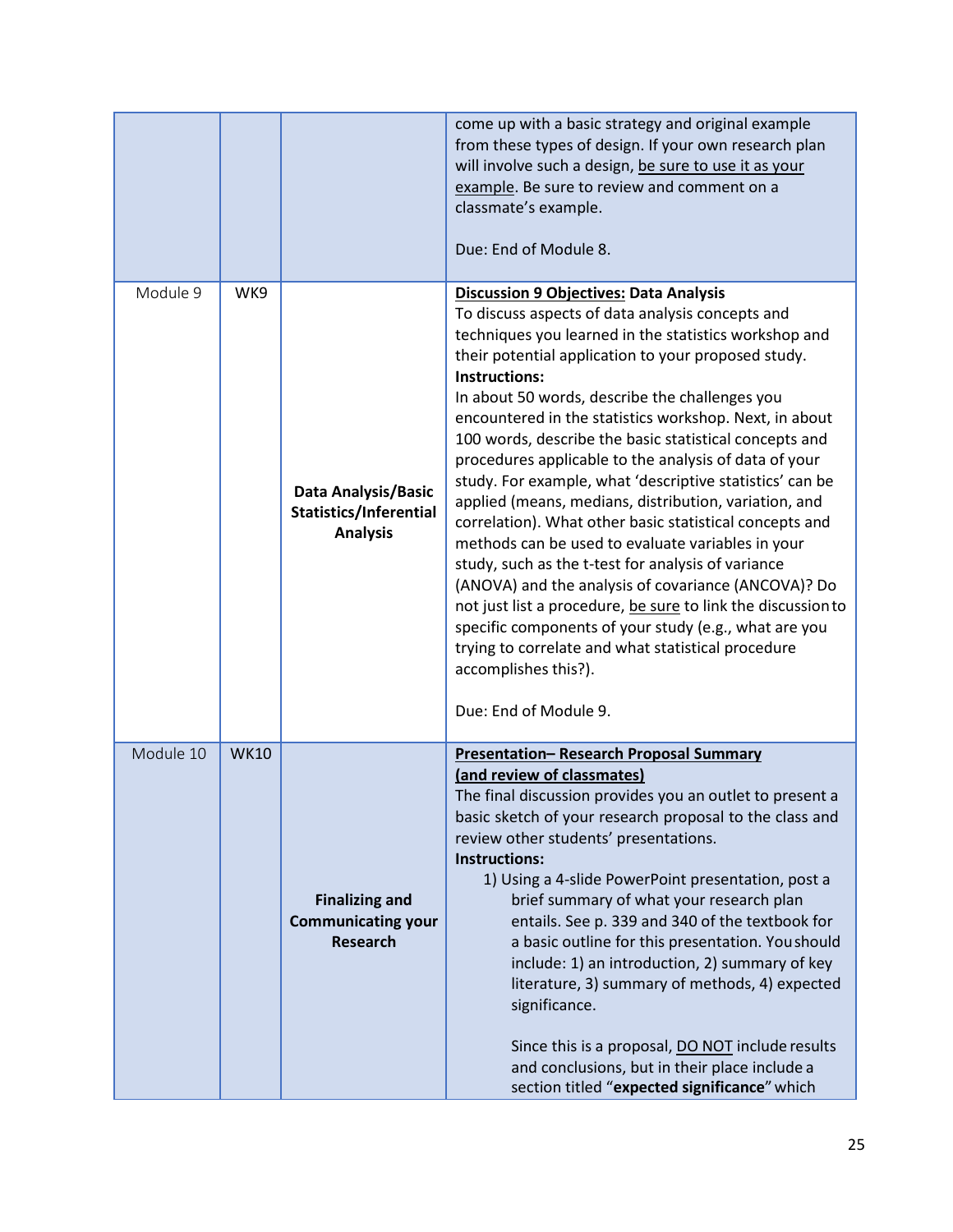|  | briefly describes the possible outcomes of the<br>study, that is, if it is approved and carried out.<br>You may provide a graphic(s) to help convey<br>what your study is about but use graphics<br>sparingly.                                                                                                                           |
|--|------------------------------------------------------------------------------------------------------------------------------------------------------------------------------------------------------------------------------------------------------------------------------------------------------------------------------------------|
|  | 2) Review and Comment on two classmates '<br>presentations.                                                                                                                                                                                                                                                                              |
|  | <b>Discussion 10 Objectives:</b><br>In the final class discussion, comment briefly on your<br>learning this quarter in Research Methods including: 1)<br>what was most challenging, 2) what was most<br>rewarding, and 3) what skills you have added that will<br>sharpen your ability to conduct research in your<br>professional life? |
|  | Due: End of Module 10.                                                                                                                                                                                                                                                                                                                   |

## <span id="page-25-0"></span>**WRITING ASSIGNMENT ASSISTANCE**

Consider utilizing the Writing Center to discuss your assignments for this course or any others. You may schedule appointments (30 or 50 minutes) on an as–needed or weekly basis, scheduling up to 3 hours' worth of appointments per week. Online services include Feedback–by–Email and IM conferencing (with or without a webcam). All writing center services are *free*.

Writing Center tutors are specially selected and trained graduate and undergraduate students who can help you at almost any stage of your writing. You will not do your work for you, but you can help you focus and develop your ideas, review your drafts, and polish your writing. You can answer questions about grammar, mechanics, different kinds of writing styles, and documentation formats. You also can answer questions and provide feedback online, through IM/webcam chats and email.

Obviously, the tutors won't necessarily be familiar with every class or subject, but you are able to provide valuable help from the perspective of an interested and careful reader as well as a serious and experienced student-writer.

Schedule your appointments with enough time to think about and use the feedback you'll receive. To schedule a Face-to-Face, Written Feedback by Email, or Online Appointment, visit [www.depaul.edu/writing.](http://www.depaul.edu/writing)

## <span id="page-25-1"></span>**NEWS ITEMS AND DISCUSSION FORUMS FOR ONLINE COURSES**

Discussion Forums are an important component of your online experience. This course contains discussion forums related to the topics you are studying each week. For requirements on your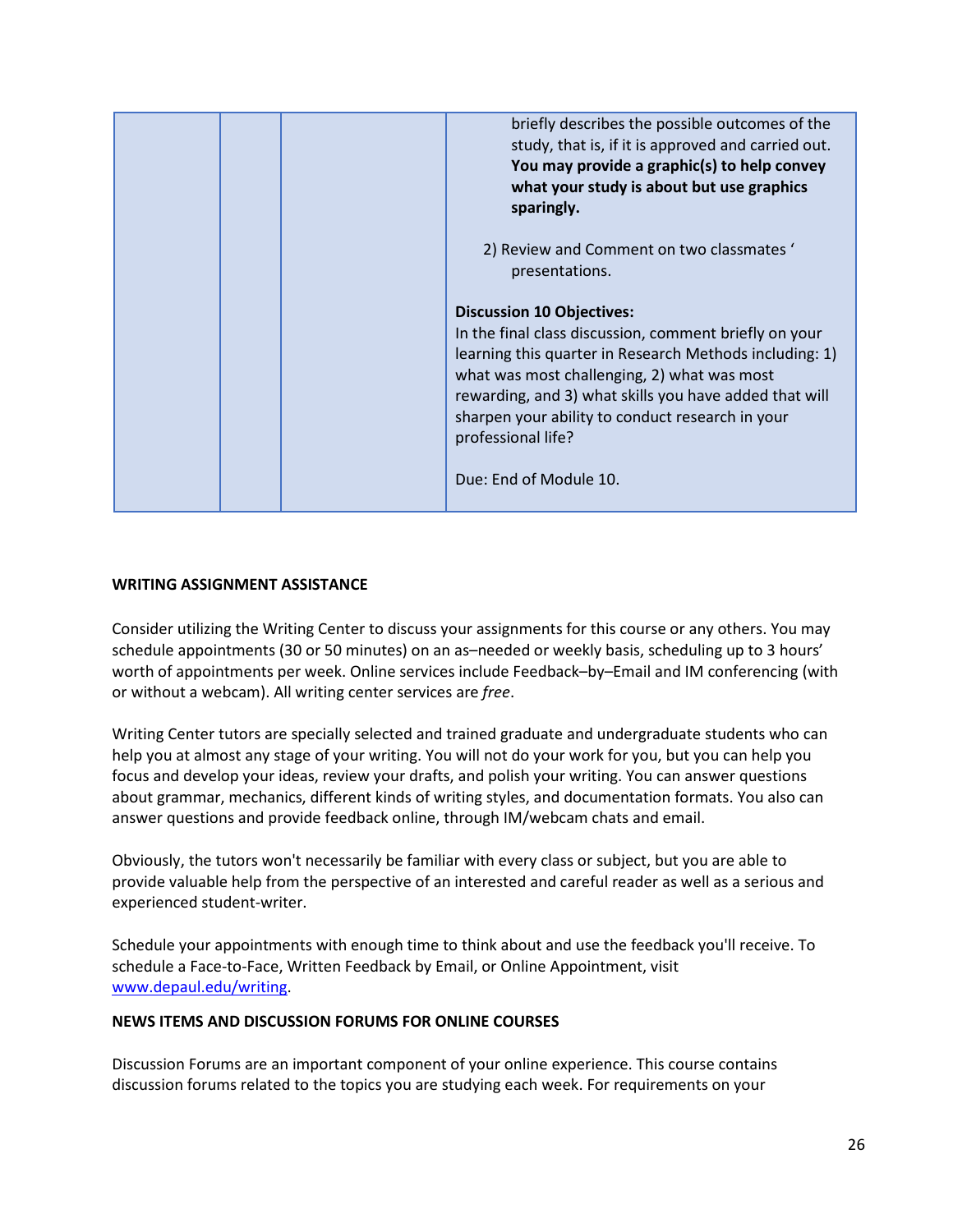participation in the Discussion Forums, please see "Discussion Forum" and the "Discussion Rubric" in this syllabus.

A Course Q & A discussion forum has also been established to manage necessary, ongoing social and administrative activities. This is where the management and administrative tasks of the course are conducted, and where you can ask 'process' questions and receive answers throughout the course from the instructor or other students.

| <b>Information Area Title</b>                | <b>Appropriate Activities</b>                                                                                                                                                                          |
|----------------------------------------------|--------------------------------------------------------------------------------------------------------------------------------------------------------------------------------------------------------|
| <b>News</b>                                  | Periodically, the instructor may make general postings and updates to course<br>materials (beyond regular updates).                                                                                    |
| <b>Forum Title</b>                           | <b>Appropriate Activities</b>                                                                                                                                                                          |
| <b>Introductions</b>                         | A place to tell us a little about yourself and your connection to the course<br>subject matter.                                                                                                        |
| <b>Course Question and</b><br><b>Answers</b> | A place for students to ask process general questions about the course<br>activities that may be of interest to other students. Individualized questions<br>should be sent directly to the instructor. |
| <b>Module Discussion</b><br><b>Forums</b>    | Student interactions and collaboration around current course topics.                                                                                                                                   |

## <span id="page-26-0"></span>**Instructor's Role**

The instructor's role in this course is that of a discussion facilitator and learning advisor. It is not their responsibility to make sure students log in regularly and submit their assignments. The instructor will read all postings to the general discussion forums but may not choose to respond to each posting. Most often you will receive individualized feedback to assignments through the D2L assessment system.

## <span id="page-26-1"></span>*Office Hours*

As this is an online course there will be no set office hours. However, at the Instructor's discretion, synchronous meetings may be set-up using the Zoom platform. Typically, students will receive a response to emailed or posted queries generally within 48 hours during regular business days. Responses will be usually by e-mail or telephone if prearranged.

## <span id="page-26-2"></span>**Student's Role**

Online students must take a proactive approach to the learning. As the course instructor's role is that of a learning guide, the role of the student is that of the leader of their own learning. Students will be managing their own time to assure completion of the readings, activities and assignments for the course. In addition, students are expected to take a more active role in peer learning expressed in the discussion forums.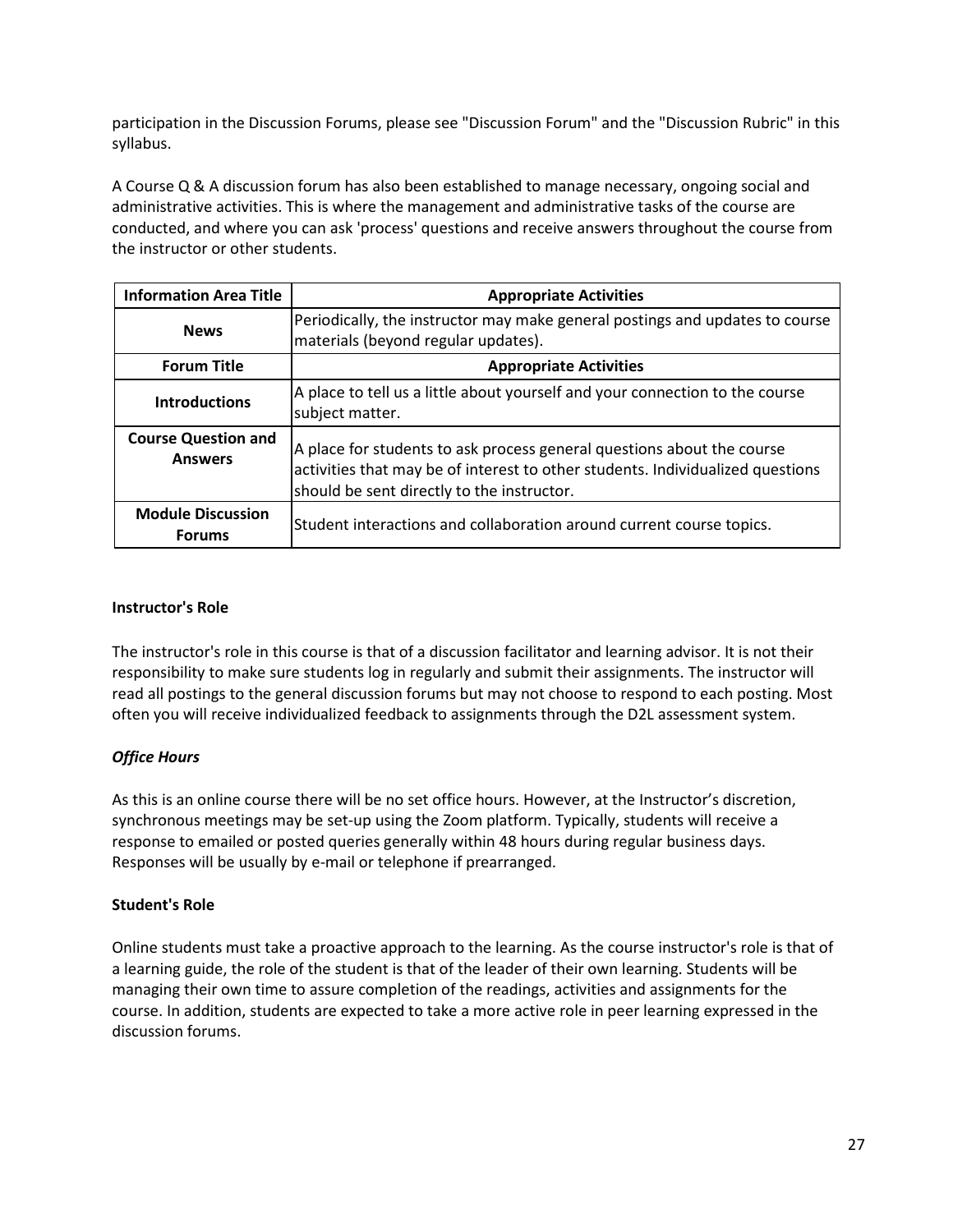## <span id="page-27-0"></span>**COURSE POLICIES**

## <span id="page-27-1"></span>**Workload, Time Management, and Attendance**

This online course is not self-paced and requires a regular time commitment each week throughout the quarter. You are required to log in to the course at least three to four times a week so that you can participate in the ongoing course discussions. Online courses are more flexible but no less time consuming than onsite courses. You will have to dedicate some time every day or at least every second day to your studies. To work towards an excellent grade in *Research Methods*, students should expect to commit **at least 10 hours** of time spread out through each week of the quarter.

#### <span id="page-27-2"></span>*Online Participation Guidelines*

All the discussion that would ordinarily take place in a classroom takes place in the Discussion Boards in your online course. Just as you are expected to attend a course scheduled to take place in a classroom, you must attend to your online course, at least three times a week. This is done by going to the Discussion Board area to read what is written there and to contribute to the ongoing discussion. Note: The D2L system permits the instructor to evaluate the participation level of students.

## <span id="page-27-3"></span>*Course Netiquette*

Online discussions are an important part of the course experience. To ensure a positive learning environment, students should follow the guidelines below:

- Be polite
- Respect other participants' views or opinions
- Think before you write, and ask yourself if you would say the same thing in person
- Use positive phrases (i.e., "Good idea!" or "Thanks for the suggestions," etc.)
- Be sensitive to cultural differences
- Avoid hostile, curt or sarcastic comments
- No objectionable, sexist, or racist language will be tolerated
- Create a positive online community by offering assistance and support to other participants.
- Use correct grammar and syntax

## <span id="page-27-4"></span>**Course Policies**

## <span id="page-27-5"></span>*Academic Integrity Standards*

This course abides by DePaul University's Academic Integrity policy. In particular students should avoid cheating and plagiarism as defined below.

1. Cheating. Cheating is any action that violates university norms or instructor guidelines for the preparation and submission of assignments. This includes, but is not limited to: unauthorized access to examination materials prior to the examination itself; use or possession of unauthorized materials during the examination or quiz; having someone take an examination in one's place; copying from another student; unauthorized assistance to another student; or acceptance of such assistance.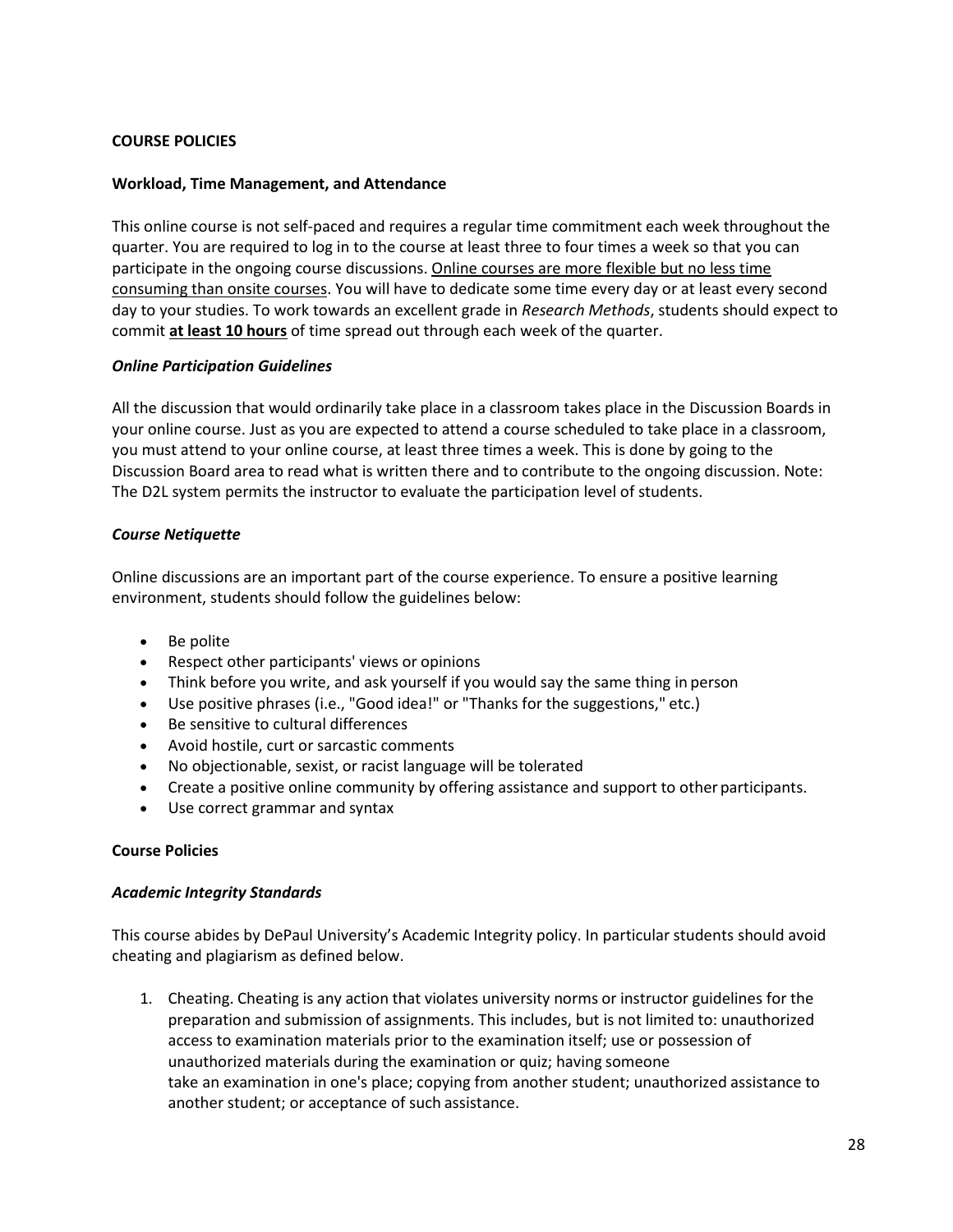- 2. Plagiarism. Plagiarism occurs when one uses words, ideas, or work products attributed to an identifiable source, without attributing the work to the source from which it was obtained, in a situation where there is a legitimate expectation of original authorship in order to obtain benefit, credit, or gain. Plagiarism includes but is not limited to the following:
	- 1. The direct copying of any source, such as written and verbal material, computerfiles, audio disks, video programs or musical scores, whether published or unpublished, in whole or part, without proper acknowledgement that it is someone else's.
	- 2. Copying of any source in whole or part without proper acknowledgement.
		- 1. This includes using others' work and;
		- 2. The reuse or repurposing of any previously submitted version of one's own work-product or data into a "new" product without requesting permission from the current instructor (also known as"self-plagiarism").

## <span id="page-28-0"></span>*Protection of Human Subjects in Research*

Demonstrating competence sometimes involves human interactions, including interviewing and or observing people outside of the course, discussing those interactions with class members and reporting on the interactions in written format(s). As such, these interactions qualify as human subjects research and are subject to University and Federal guidelines. Research which takes place in the context of this course is exempt from approval by the School for New Learning's Local Review Board *only under the following conditions*:

- 1. The data collected is *exclusively* for the purpose of class discussion and may not be used for any other purpose, whether during the course or at any time afterwards. If there is any possibility that the data could be used in further research or for publication, then students must obtain approval from the Local Review Board before beginning.
- 2. Students assess the risk of harm to the individual, whether physical, mental or social, and ensure that no harm does or could result from interviews, observations, discussion and/orreports.
- 3. The privacy and confidentiality of those interviewed, observed, or discussed in the courseare protected. Unless the student receives written permission from an individual to usethe individual's name, all names should be changed or eliminated, ensuring that identity cannot be determined from the data provided.

Written permission can be secured only through an *Informed Consent document*, which your instructor will help you develop, if appropriate. For more information see[: http://research.depaul.edu/](http://research.depaul.edu/)

## <span id="page-28-1"></span>**College and University Policies**

This course includes and adheres to the college and university policies described in the links below:

[Academic Integrity Policy](https://catalog.depaul.edu/student-handbooks/undergraduate/undergraduate-academic-policies/academic-integrity/) (UGRAD)

[Course Withdrawal Timelines and Grade/Fee Consequences](https://catalog.depaul.edu/student-handbooks/undergraduate/undergraduate-academic-policies/grades-incomplete-and-research-expiration-policy/)

[Accommodations Based on the Impact of a Disability](https://catalog.depaul.edu/student-handbooks/undergraduate/university-resources/center-for-students-with-disabilities/)

[Protection of Human Research Participants](http://policies.depaul.edu/policy/policy.aspx?pid=185)

[APA citation format](https://owl.purdue.edu/owl/research_and_citation/apa_style/apa_style_introduction.html)